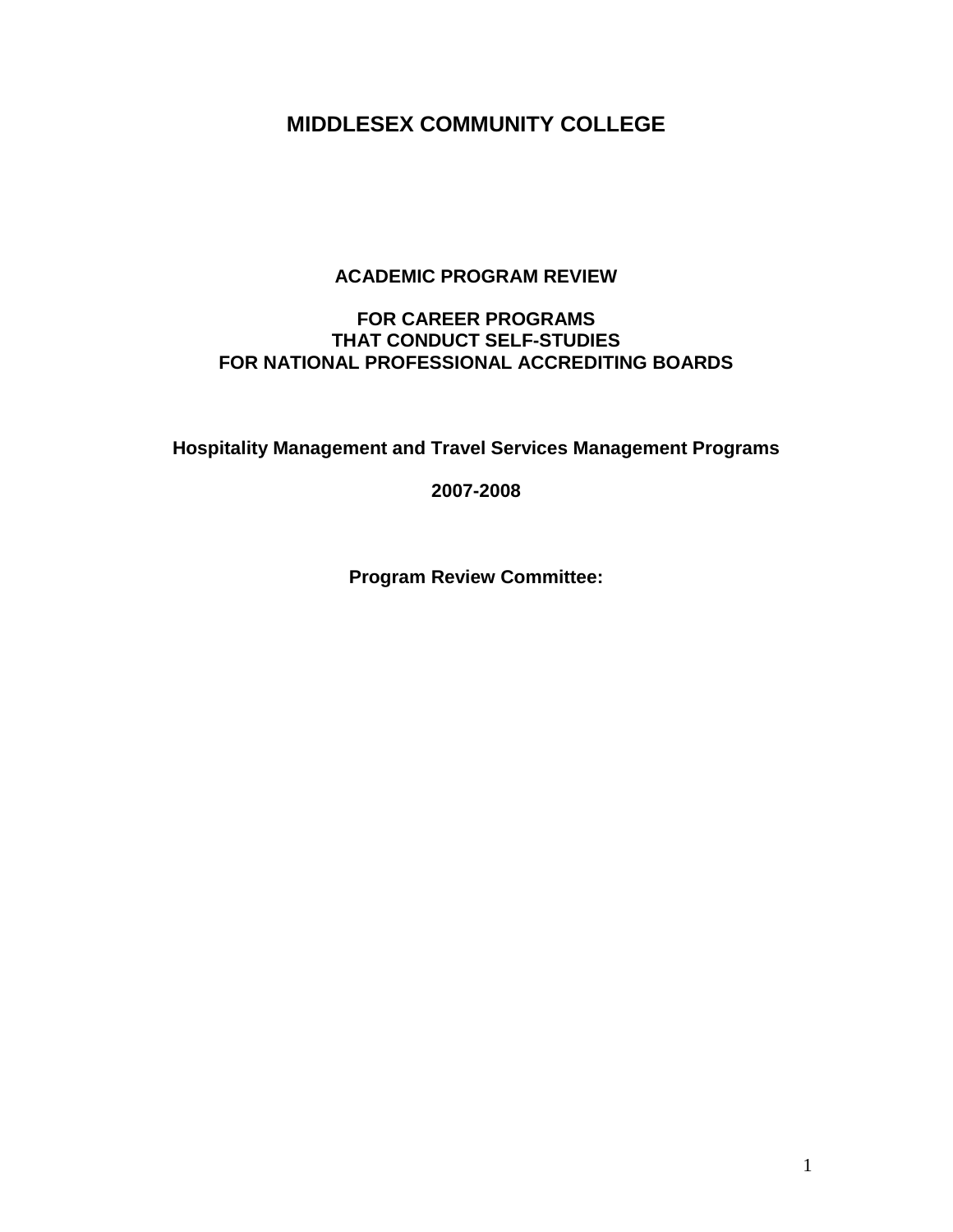# **Program Review – Hospitality Management and Travel Services Management Programs**

# **Section 1: Introduction**

# **Hospitality Management**

The Associate degree in Hospitality Management and the Certificate program in Hospitality management have not been revised since their inception. There have been many changes in the hotel industry in general and locally which require that we update the program so that our graduates are prepared for work in the new hotel environments. Industry changes include:

- Industry structural changes such as the development of limited service hotels
- Industry consolidation and development of distinctive lodging "brands".
- Guest focus with increasingly sophisticated customer data collection systems.
- New marketing techniques particularly using the Internet.
- Local industry changes including new hotels opening in the area.

# **Travel Services Management**

There have been radical changes in the tourism industry over the last 6 years particularly for retail travel companies, that the original Travel Services Certificate was designed to serve.

Industry changes include:

- End of airline commissions to agencies and move by agencies to a customer service fee revenue model.
- Reduction in retail agencies by 40%.
- Emergence of on line travel companies such as Expedia, Travelocity, Orbitz
- Consolidation of retail sector
- Increasing specialization by geography e.g. the Caribbean, by product e.g. cruises, by market type, e.g. gay and lesbian travel.
- Growth of home based travel counselors
- Sophisticated technology, move from GDS systems to Internet for research and booking by travel counselors.
- Local industry changes.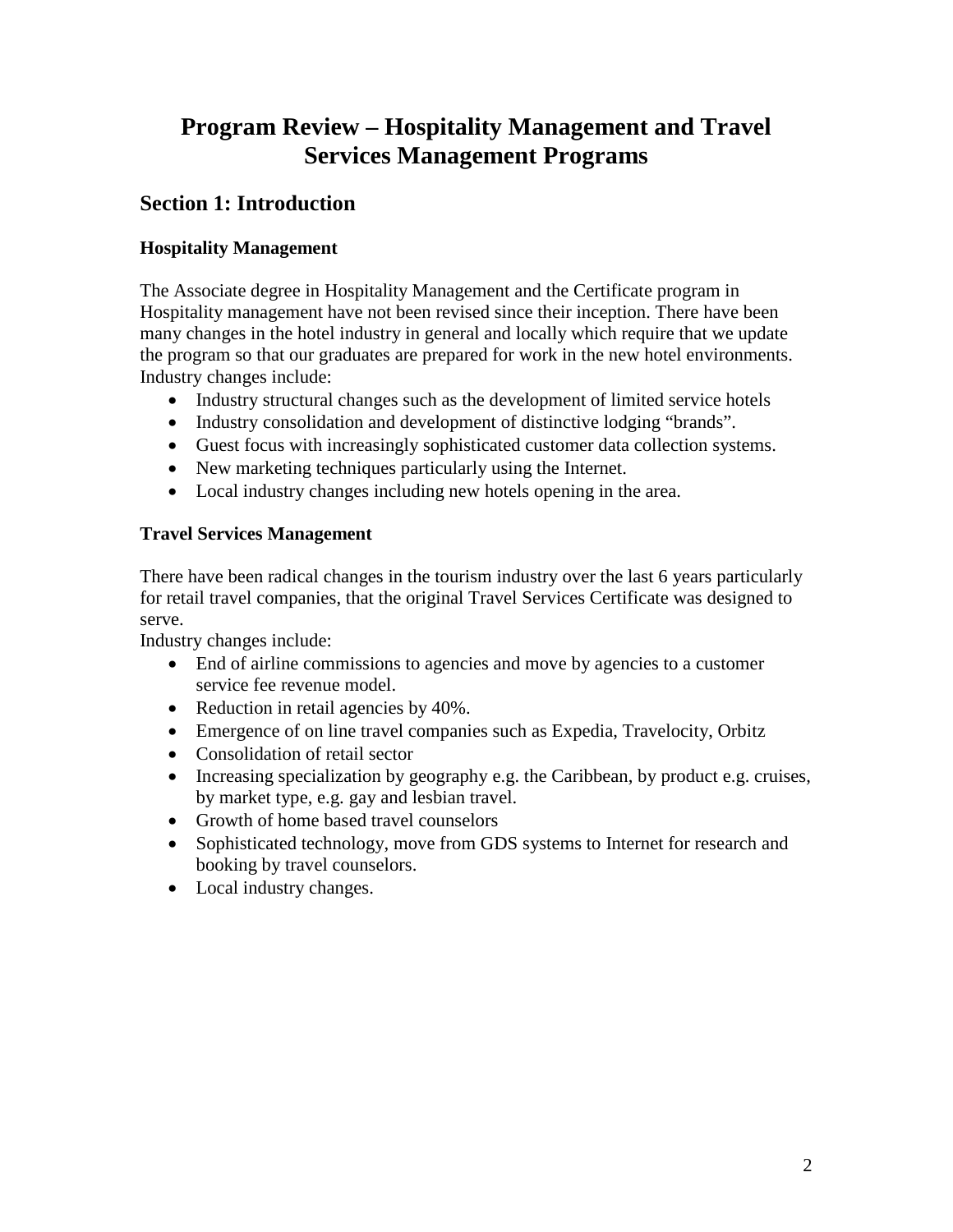# **Section II - Mission and Goals**

#### **1. Program mission**

The Hospitality, Tourism and Culinary Arts department at Middlesex Community College offers a range of programs to prepare graduates to work in hotels, restaurants, travel companies and tourism organizations.

The career degree programs focus on preparing students to enter the workforce immediately following graduation. The Hospitality Management Associate degree combines business theory with career-specific job skills courses.

The certificate programs are designed for students to acquire specific career skills in a shorter time period in order to advance or expand employment opportunities. After completion of a certificate many students decide to continue studying for a degree in the same field on a full time or part time basis. Certificate courses will apply toward a degree in the same field of study.

#### **2. Program relationship to college mission statement**

#### *College Mission Statement*

**Middlesex Community College is a progressive and dynamic learning community, committed to providing educational programs and services that support personal growth and economic opportunity for its diverse student population. Dedicated to student success, the College provides excellence in teaching, personal attention, and extensive opportunities for exploration and growth. Closely linked to the fabric of the community, Middlesex's partnerships with school, business and service organizations provide leadership in economic and community development and foster a culture of civic engagement and responsive workforce development. The College's state-of-the-art programs in the liberal arts, basic skills, and more than fifty career and technical fields respond to student and community needs, providing a strong foundation for college transfer, employment, professional development and lifelong learning.**

#### **3. Program relationship to institutional goals.**

#### **MCC Institutional Student Learning Outcomes**

#### **Knowledge and Skills (2006-07)**

*The MCC graduate will use knowledge acquired at MCC as a foundation for continued study and/or practical application.*

- Freshman and sophomore foundation for transfer
- Professional skills for career track (degree or certificate)

**Program Student Learning Outcome Knowledge and Skills**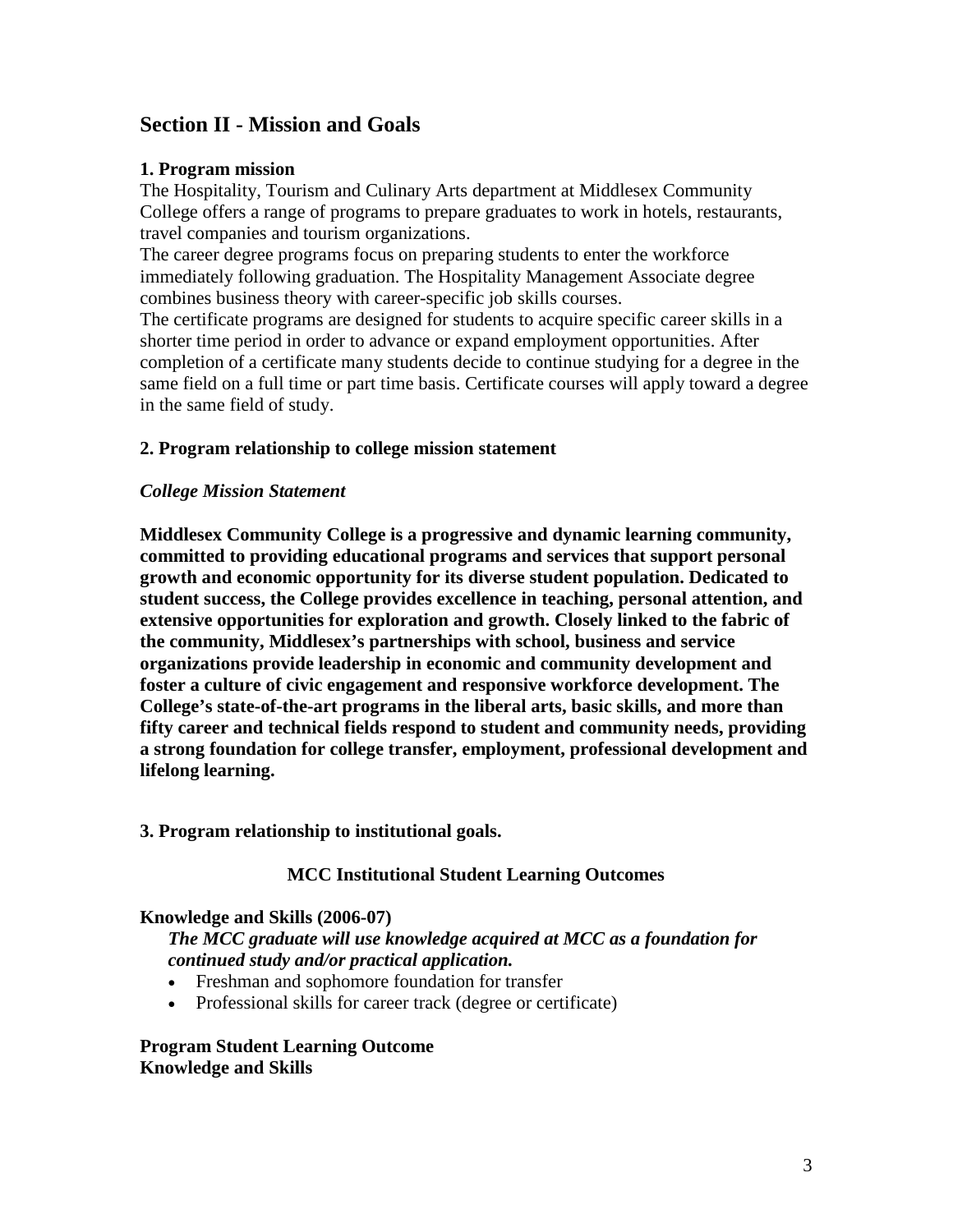Graduates apply their knowledge regarding the hospitality industry to whatever career track within the industry they pursue or as a foundation for continued study in hospitality subjects.

# **Critical Thinking (2008-09)**

# *The MCC graduate will interpret and analyze information in order to engage in critical thinking and problem-solving.*

- Knowledge Acquisition, Comprehension, Application, Analysis, Synthesis, and Evaluation
- Quantitative and Scientific Reasoning
- Knowledge Integration, Reasoning, and Problem-Solving Across Disciplines

# **Program Student Learning Outcome**

# **Critical thinking**

Graduates will interpret and analyze information in order to engage in critical thinking and problem solving with regard to the business performance of hospitality operations.

# **Communication (2006-07)**

#### *The MCC graduate will communicate, use information and employ technology effectively.*

- Effective Written, Presentation and Numeracy Skills, AND
- Information Literacy and Technology Fluency

# **Program Student Learning Outcome**

# **Communication**

Graduates will practice appropriate communication skills in operational and human resource management in the hospitality and related industries.

# **Global Perspectives (2008-09)**

# *The MCC graduate will communicate an understanding of the world from a global perspective.*

- Historical, Political, Economic and Social
- Scientific and Environmental
- Aesthetic Appreciation and Creativity

# **Program Student Learning Outcome**

# **Global perspectives**

Graduates will communicate an understanding of the service sector, hospitality industry from a local, regional, national and international perspective.

# **Social Responsibility (2007-08)**

# *The MCC graduate will demonstrate social responsibility within the college community.*

- Multicultural and Diversity Awareness
- Ethics, Values, and Social Justice
- Citizenship and Civic Engagement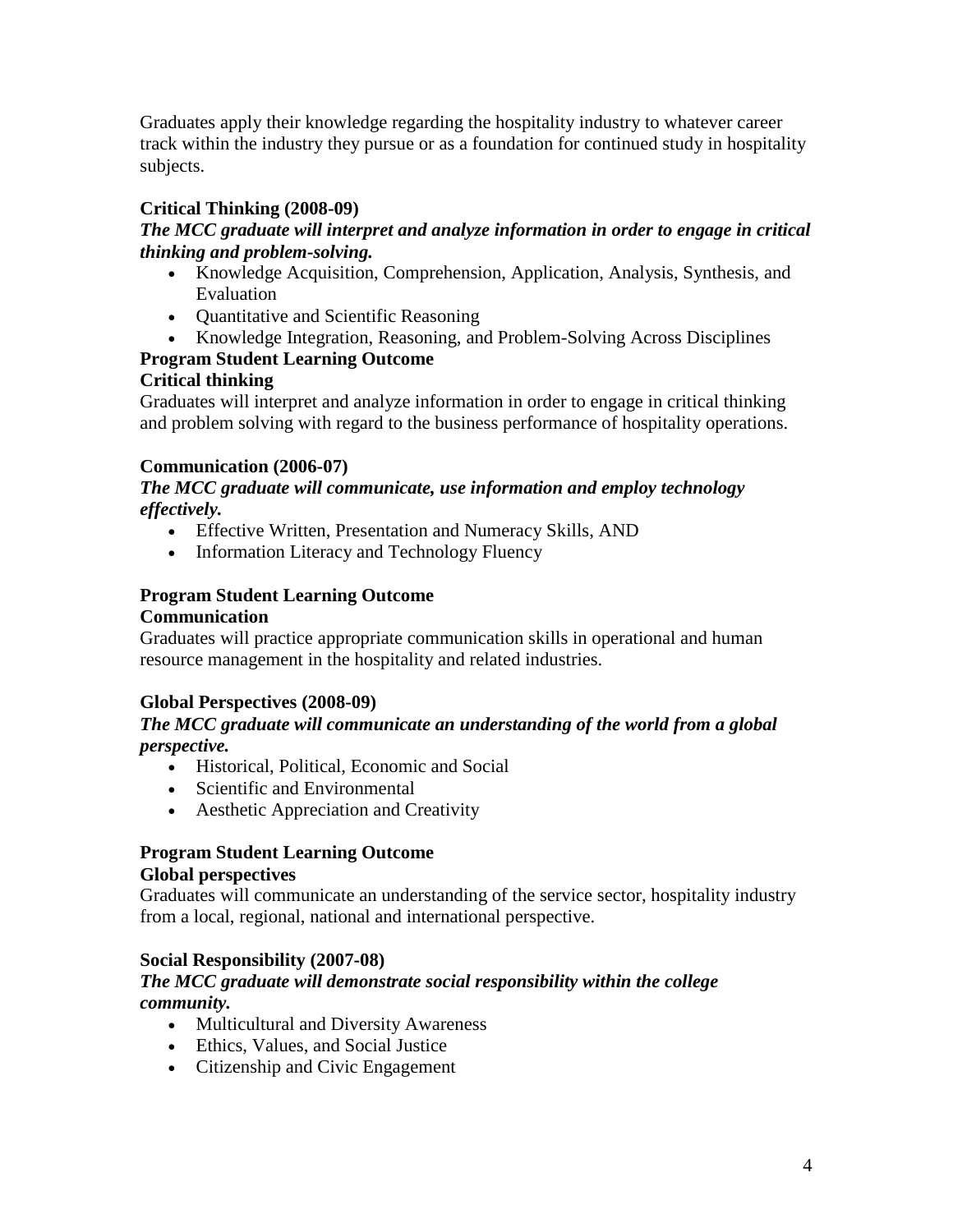# **Program Student Learning Outcome Social responsibility**

Graduates will be able to work in teams and appreciate the meaning of mutual responsibility, so they are prepared to join the diverse workforce of the hospitality industry.

# **Personal and Professional Development (2007-08)**

*The MCC graduate will demonstrate the capacity for on-going personal and professional development.*

- Independent and Life-long Learning
- Professionalism and Accountability
- Collaboration
- Managing Responsibilities and Adapting to Change
- Initiative and Self-Advocacy
- Self Assessment

# **Program Student Learning Outcome**

# **Personal and professional achievement**

Graduates will demonstrate the unique professional requirements for a successful career in the hospitality industry.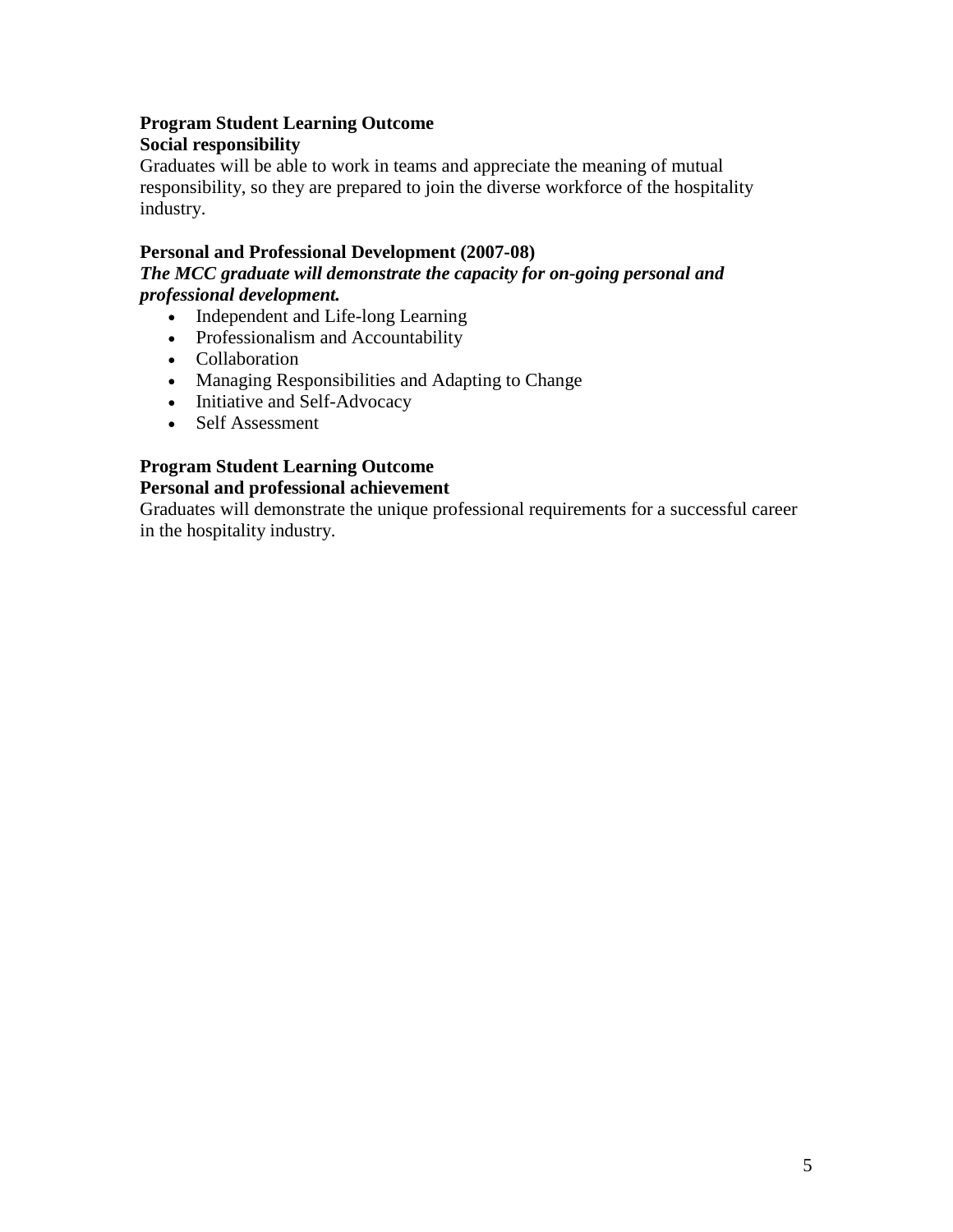# **Section III: Data**

**3**a. *Please note important trends, patterns and issues that emerge through the enrollment, academic progress and retention data. (Data from Institutional Research Office)*

| <b>Associate degree Hospitality Management:</b> | (see Appendix A) |
|-------------------------------------------------|------------------|
| <b>Certificate in Hospitality Management:</b>   | (see Appendix A) |

#### **Enrollment data:**

Applications for the Associate degree have been steady, there was an aberration in Fall 2004 with 43 applicants. This is probably due to the advertising for the new culinary program and also errors in documenting the intended program for applicants. The program coordinator has noticed that many on the applicant lists do not in fact register in the fall. The applications for the Certificate program have shown steady improvement, again with the fall 2004 aberration.

New student enrollment: There has been a steady increase in new student enrollment since 2000 for the associate degree and certificate programs. There was a fall off in 2005 but that can be attributed to the start of the Culinary Arts programs as prior to the Culinary programs being offered students interested in the Food and beverage sectors of the industry would take the Hospitality degree.

**Retention:** Overall there has been an increase in the total number of students taking the program partially due to improved retention rates. This improvement occurred in spite of a downturn in the economy and lean times in the local hotel industry with low occupancies.

The improved retention rate for students is partially a result of all hospitality students being advised by the Program Coordinator, which was implemented in 2002.

#### **Graduation rates:**

Associate degree: The number of graduates has been low and uneven from the program. One of the emerging issues is students going on to complete a 4 year hospitality or business degree and not graduating or fully completing their degree at MCC.

Certificate: The graduation rates have been steady for the certificate program maybe because it is a shorter program, the students tend to be older and they are less likely to transfer and therefore are more likely to graduate with the certificate.

**Progress:** The student progress is generally good with high numbers making the dean's list and being in good standing. There is somewhat of a worrying trend in the increase in the number of students having difficulties. In Fall 2005 of 54 total students, 6 were on academic probation, 3 on restricted and 3 were dismissed. It does not appear that there were major changes in the testing (English and math) profile of students coming into the program. So we need to investigate other causes.

The Certificate students appear to make better progress, of 9 students in Fall 2005, 8 were in good standing and one on academic probation. This maybe due to the fact that certificate students tend to be more mature and are often career changers. Indeed some already have four year degrees and are therefore very prepared for college work.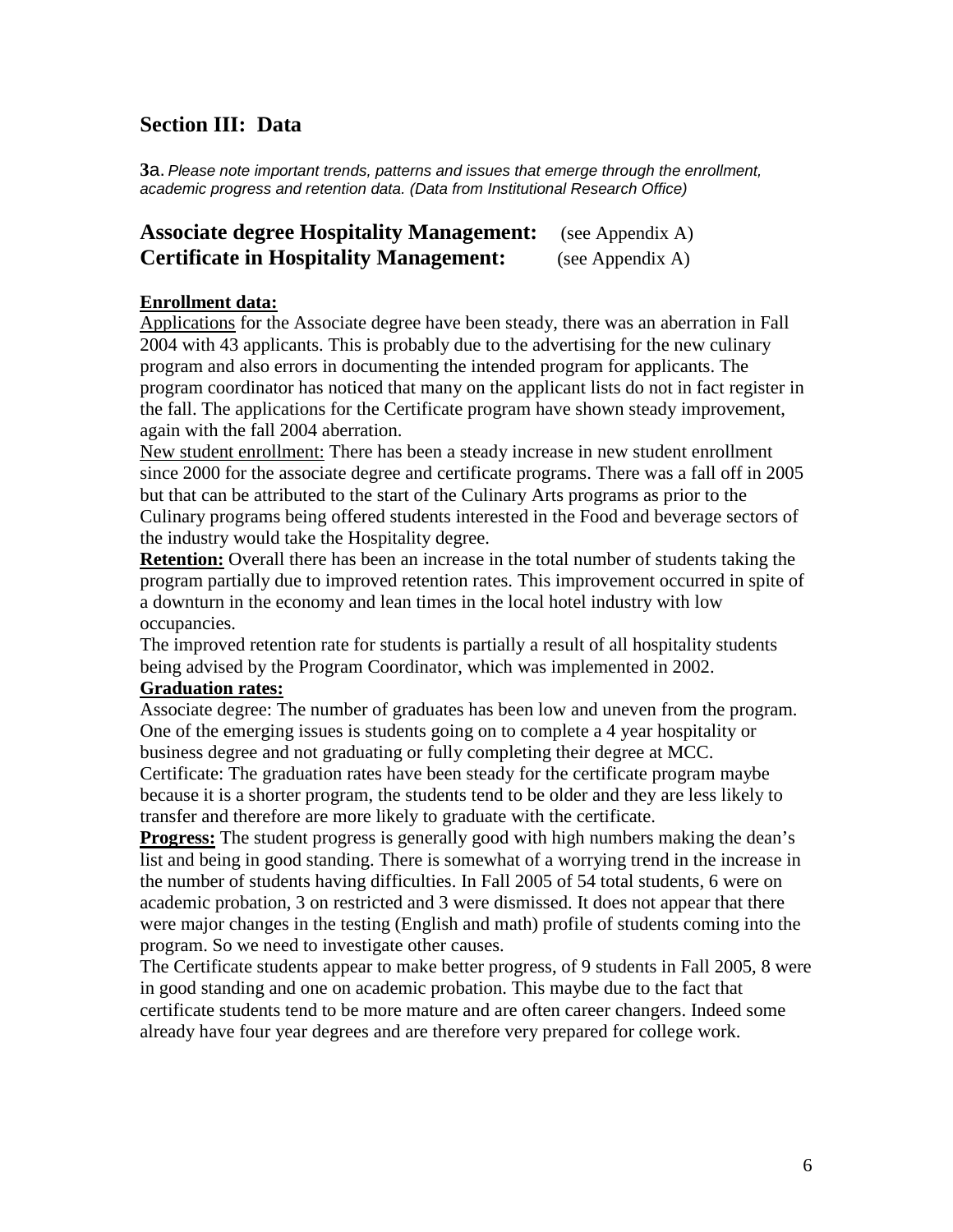# **Travel Services Certificate:** (see Appendix A)

# **Enrollment data:**

Applications: The number of applicants dropped dramatically in 2002 probably due to September 11 and the negative impact on the tourism industry. Since then the applications have risen steadily although remaining low (11 applicants).

New enrolled: The number of new enrolled students was static from 2002 to 2004 due to the negative perception of job availability in the industry, although there was an improvement in 2005.

**Retention:** There was a slight improvement in student retention probably because of the new advising model of the program coordinator seeing all students.

**Graduation:** The graduation was at a high of 5 in 2002 but then has been static at 1. There has been a pattern of travel students going on for the Associate degree in

hospitality and then not being listed as attaining the Travel certificate.

**Progress:** The progress for students has been good for example in 2005 of 9 students, 3 attained the Dean's list, 5 were of good standing and one was on academic probation.

# **Demographic data:**

The demographic data for 2000-2005 is as follows: (see Appendix A)

Hotel Associate degree: Age  $18 - 24$  represent 80% Gender Females represent 80% Race Minorities well represented

Hotel Certificate Age  $25 - 49$  represent  $50\%$ Gender Females represent 80% Race An even spread

Travel Certificate Age Even spread through age groups Gender Females represent 85%

Race Predominantly white

**Origin of students** – In the past and it is still the case that the majority of the career courses are held at the Lowell campus.

There are indications that there is demand from students in the Waltham area and towns between Waltham and Bedford for career classes to be held at the Bedford campus. For 4 years BUS150 Hospitality management has been offered at the Bedford campus and there has been a steady increase in class numbers. (Spring 2007 course has 25 registered). Also the success of the culinary classes at Minuteman and then Shawsheen indicate a demand in the local communities.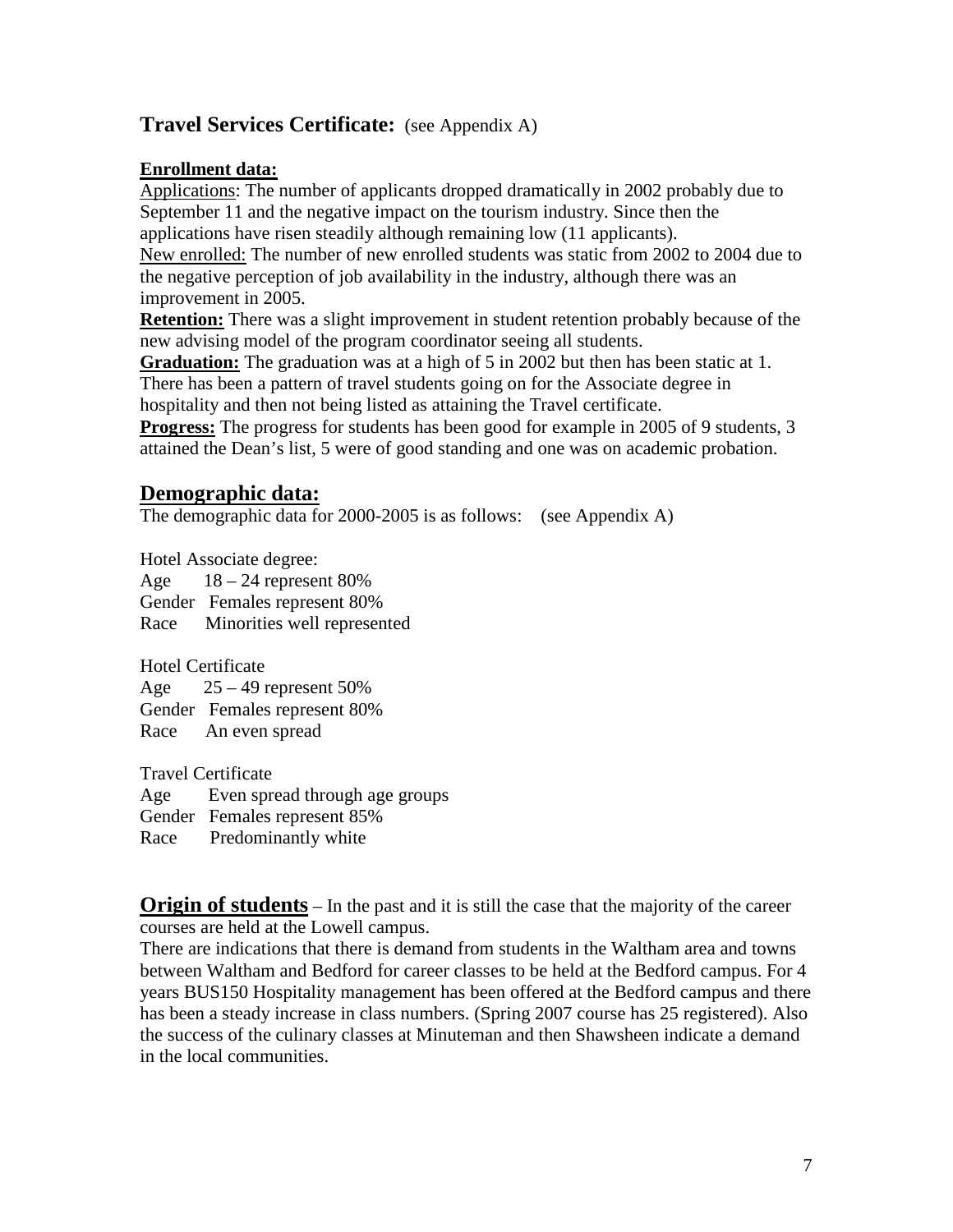# **Section III 3b**

*3b. Please comment on significant information that emerges from the Student Transfer and Employment Follow-up data. (Data from Institutional Research Office and Department Records)*

The data on student transfer comes from the "Transfer Follow-Up study" for students enrolled during the 2004-05 academic year and institutional data provided by the Institutional Research office in the MCC 2006-07 Fact Book. (See Appendix B) As a note, the data available was very limited and I suggest the program coordinator starts to keep records of where students from the program transfer to and the employers they join.

#### Student transfer

One concern is that a number of students transfer after completing most of their courses at MCC but because they have 1 or 2 courses outstanding they may not apply for graduation so for purposes of performance it looks as if graduates are not completing the MCC program. For example from the 2006 figures there were 9 transfers, 4 being MCC graduates and 5 listed as Not MCC graduates. I understand this is a college wide issue. For main transfer colleges, the "Transfer Follow-Up study" lists a number of colleges that do not have Hospitality programs. Over the last few years I have assisted students transferring to Johnson and Wales, Lasell College, Newbury College, UMass Amherst, Salem State and Southern New Hampshire University. Salem State has recently started a Hospitality program and UMass Amherst has their Hospitality program online. Both of these schools are attractive to our graduates, who are seeking a state school but do not want to live away from home. I am starting to develop articulation agreements with these schools to ease the transfer process.

The Hospitality Management Associate degree was designed as a career preparation program. Now that many of the graduates are seeking to transfer to 4 year schools we need to allow for this in the program requirements so that students are prepared to transfer.

#### Employment

From the data, our students have joined the following companies, Marriott Hotels, Sheraton Hotels, Stonehedge Inn, Chew Chew Inc. Again the data is very limited and the department needs to start a better data tracking system for the graduates.

I have found that often students are working for hotel or travel companies while they attend school and then remain with that company. We have also had a lot of success with students starting internships and being offered employment during or after the internship. Many of these employers serve on our advisory board so we maintain relationships that way.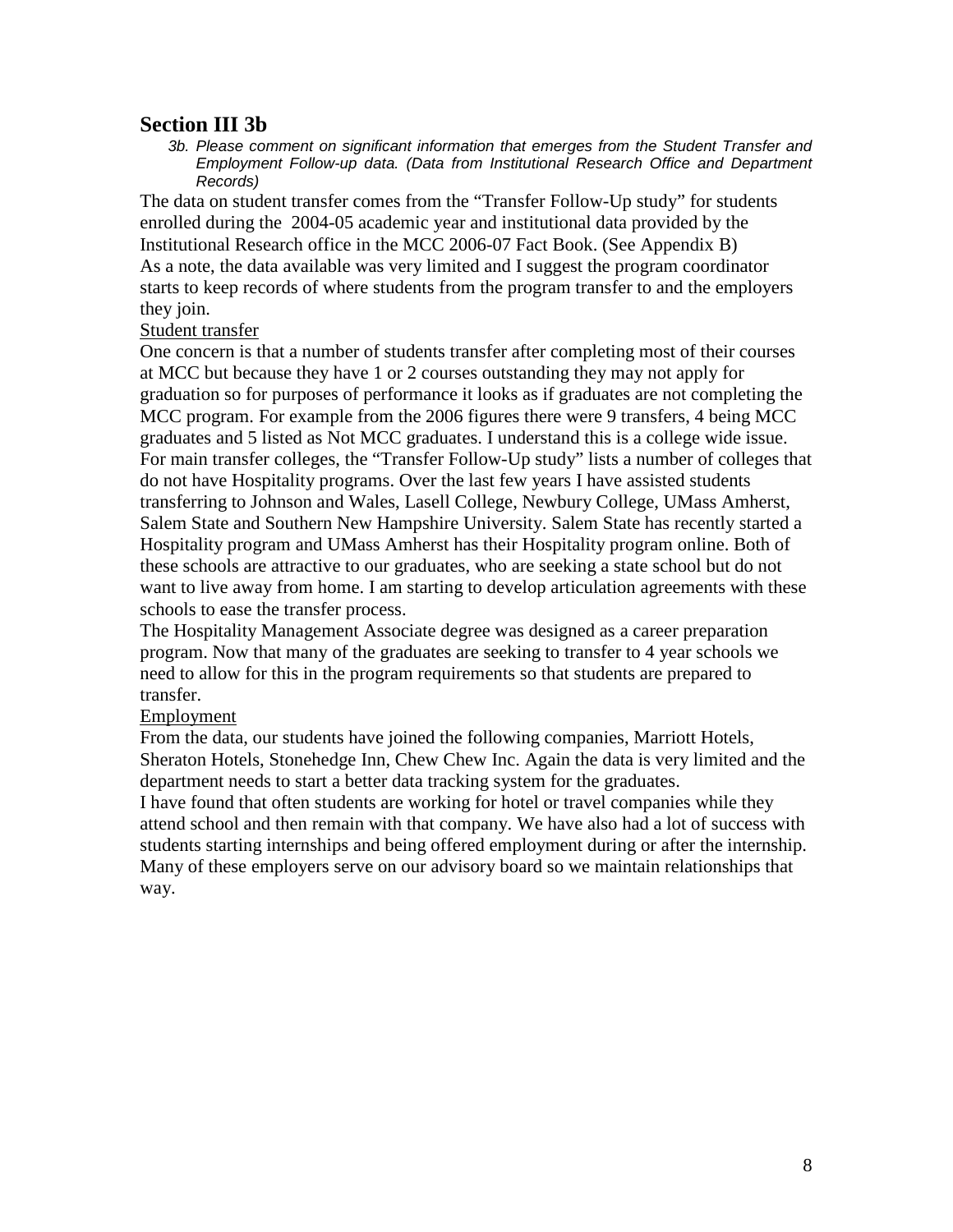**Section III 3c** *Please summarize findings from student surveys, student focus groups, and/or other types of surveys and focus groups the Committee chose to undertake.* 

#### **Data interpretation: Student surveys**

For survey documents and summaries (see Appendix C)

#### **Hospitality Associate degree and certificate students:**

Career preparation**:** Most current students surveyed chose the program and intend to work in the hotel industry. There was some interest in the event planning and meetings industry.

Note: Some respondents started with the Travel Services certificate but moved to the Hospitality associate degree as an associate degree in Travel services is not offered at present.

Transfer: 50% of associate degree respondents are interested in moving onto a bachelor degree institution and 75% of certificate respondents desire to move to an associate degree. Transferability should be an important consideration when we are making changes to the MCC programs and also used in recruiting marketing materials. Recruitment: Most students heard about the program from the college catalog or from

college counselors or advisors. High school counselors and employers were also used. Only 2 respondents mentioned the college website which seems low, as obtaining information online is becoming very important in college recruiting. We need to improve access to program information on the MCC website.

Promotion: Over 50% of respondents felt that the courses would qualify them for a promotion. We should feature this in our recruitment marketing.

#### **Travel Services certificate students:**

Only two respondents so we should evaluate the findings cautiously. They were interested in airlines or retail travel and intended to pursue an associate degree. Answers to recruitment and promotion questions were similar to above.

#### **Data interpretation: Employer surveys and focus group**

For survey documents and summaries (see Appendix C).

Note: The data was collected both by a focus group, held November 2006 and employers completing surveys.

#### **Hotel industry employers:**

Job positions: The survey summaries highlight the typical career paths available in the industry from entry level to supervisor to department management and general hotel management. They also illustrate the wide variety of hotel industry jobs. The high employee turnover, due to hours, stress, promotions and guest demand factors, mentioned is important in two ways; there are more entry opportunities for our graduates but we should advise prospective students of this particular industry issue. Employability skills: Employers stressed the importance of the following skills for success in the industry; communication (all aspects), business math, multi-tasking, the ability to work at a fast pace, prioritizing tasks, willingness to take the initiative,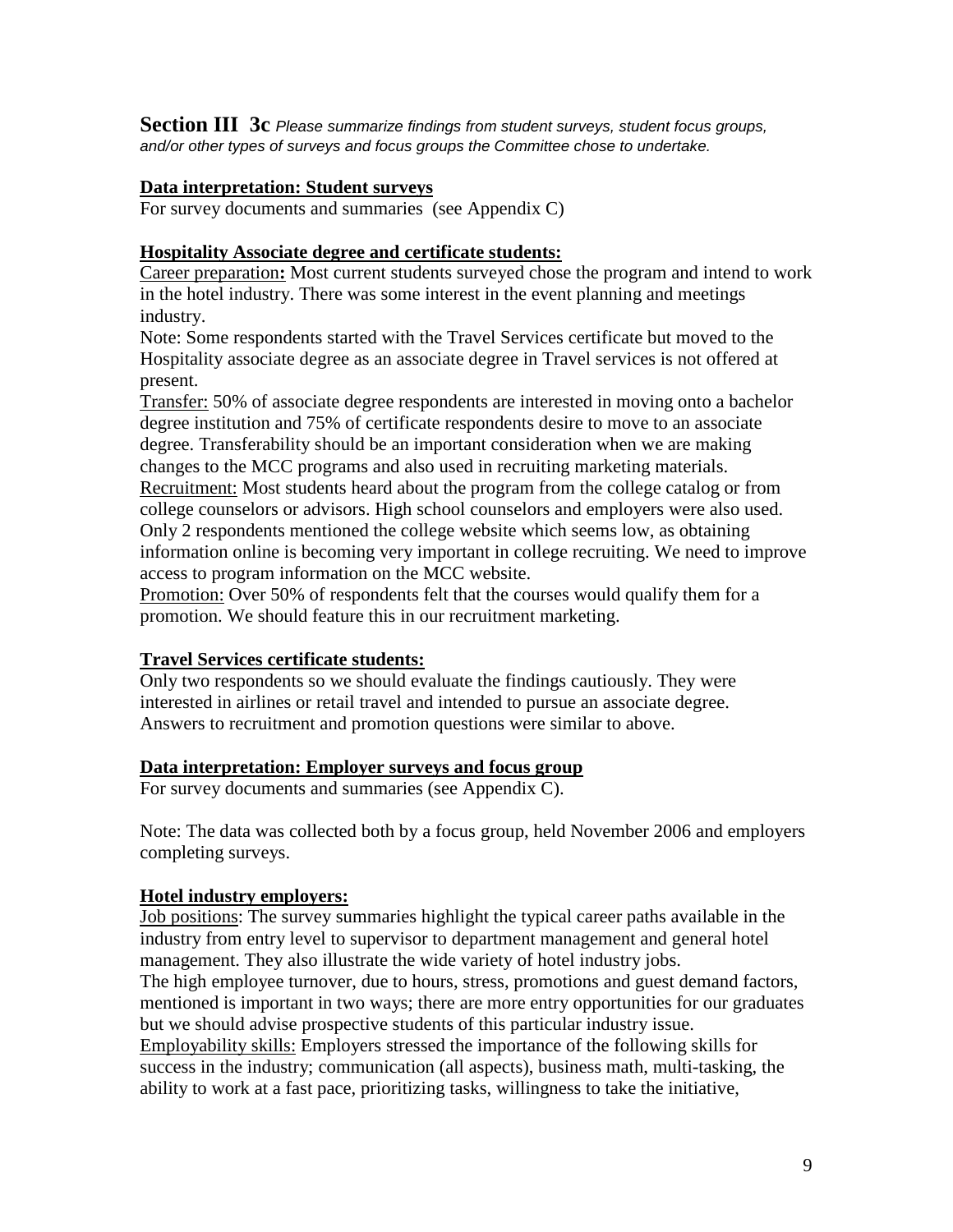computer skills (Word, Excel, presentation software), project management and conflict resolution for working with guests and employees.

Degree v. experience: Employers felt degree qualifications were becoming more important particularly for management positions, however experience is still critical and an important consideration when hiring. Therefore we need to incorporate experiential learning opportunities in the MCC programs, through internships, site visits, industry based software and other classroom activities, such as role playing, case studies etc. Internship: Employers felt the current 135 hours cooperative experience requirement was a minimum, they would prefer 200 hours. Also the internship should be structured so that it is a true learning experience, so students are given exposure to as many aspects of the hotel as possible. In addition add job shadowing of a hotel manager for one or two days. Specific courses: See the summaries for details.

# **Travel industry employers:**

Job positions: The employers stressed the range of travel industry positions in retail leisure travel, corporate travel, group reservation centers and travel operations. A new area is home based travel counselors. Employers responded that they are seeing an increase in hiring after a long recession and significant structural changes in the industry. Employability skills: Communication (email, phone), business math, organizational skills, prioritizing tasks, assessing client needs, computer skills (Microsoft outlook, Excel, Internet search, SABRE) and problem solving skills.

Degree v. experience: Employers considered experience to be more important. Therefore we need to incorporate experiential learning opportunities in the MCC programs, through internships, site visits, industry based software and other classroom activities, such as role playing, case studies etc.

Internship: Employers felt the current 135 hours cooperative experience requirement was a minimum. Also the internship placement should reflect the students career interests as the industry positions are so varied.

Specific courses: See the summaries for details. Certificate program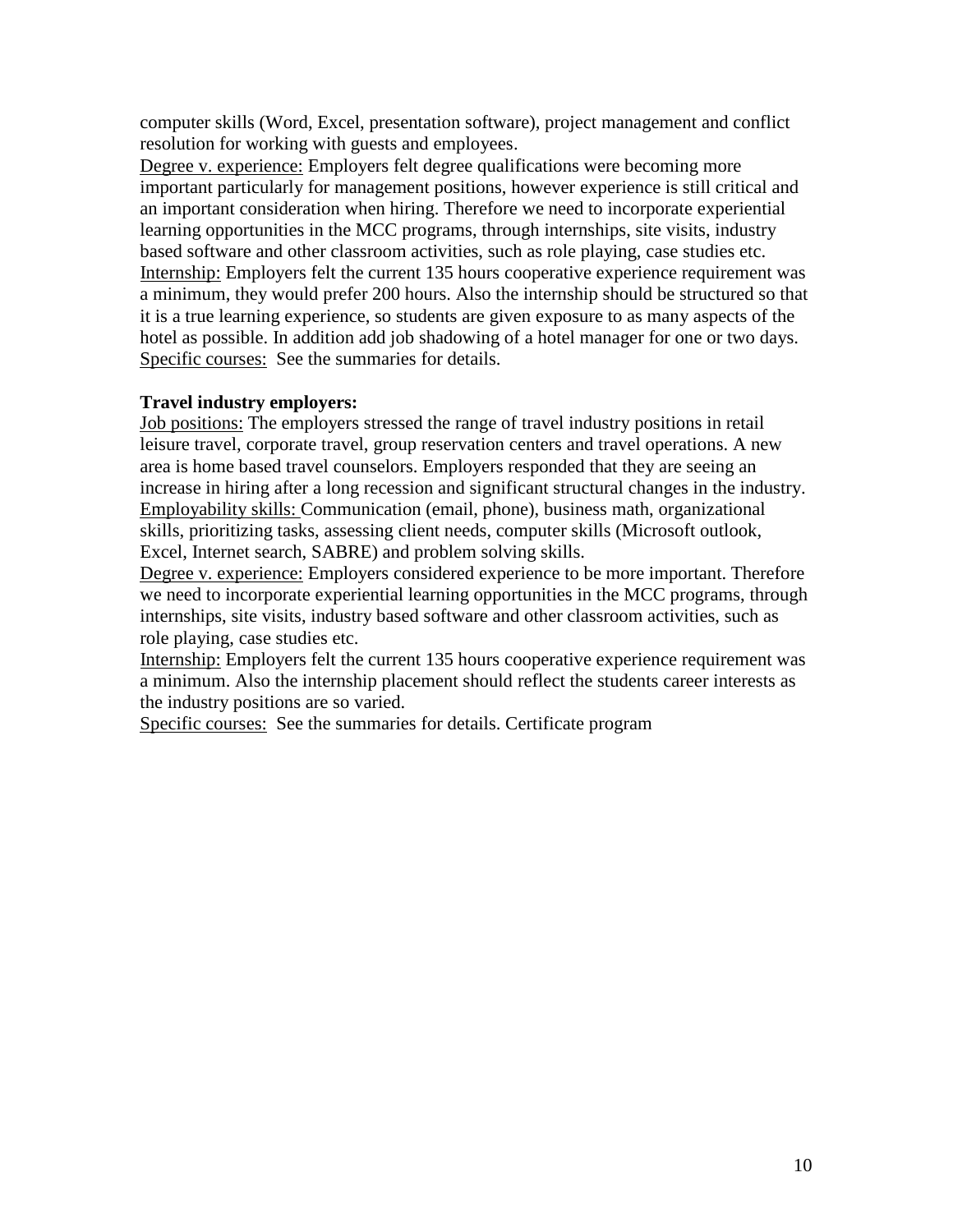# **Section IV: Program Analysis**

#### **Target Populations**

**4a** *Is this program intended to serve a target population(s)? Please explain.*

The current target population for the Associate degree is high school graduates in the Lowell and Bedford area and students who are able to take day courses as all the career specific courses are held during the day. We are attracting more students from south of Bedford, such as the Waltham area when we starting offering the Hospitality class in Bedford and the culinary classes in Billerica.

The current target populations for the certificate programs are individuals changing their career and dislocated workers, who tend to be older than the associate degree students but still able to take day classes.

*4b Are there plans to recruit/market for this program by targeting any new or different groups? Please explain. Are there additional student recruitment and/or marketing efforts in which program faculty would like to be involved? Please be as specific as possible.*

The proposed concentrations would allow us to market to individuals interested in a career in meeting planning. The interest in the community training programs for meeting planning indicates a high level of interest in this career field.

We should also consider offering the career specific courses online or in the evenings to attract students who are working and cannot attend day classes and wish to change career or upgrade their skills.

We need to be careful that if we choose these delivery options they do not draw students away from the traditional day courses.

*Are program faculty and staff currently working with the Academic Planning Center or other areas of the College to interest students in taking courses in the program? Describe these interactions and the roles that the parties play.*

**4 d.** The Program Coordinator currently works with the Academic Planning Center for student recruitment in the following ways.

- Participates in open houses twice a semester in Lowell and Bedford.
- Participates in career panel events offered at the college
- Participates in the Lowell High School open house
- Member of the Greater Lowell Technical High School Hospitality Advisory Board.
- Meets with the Academic Planning Center representatives to strategize recruitment efforts.
- Participates in the Multicultural Committee initiative to recruit minority students to hospitality programs.

4f *Please comment on any Advanced Placement (high school) or Articulation Agreements (4 year institutions) that apply to your program. Are the agreements current and signed by all partners? What percentage of students in the program takes advantage of each agreement?*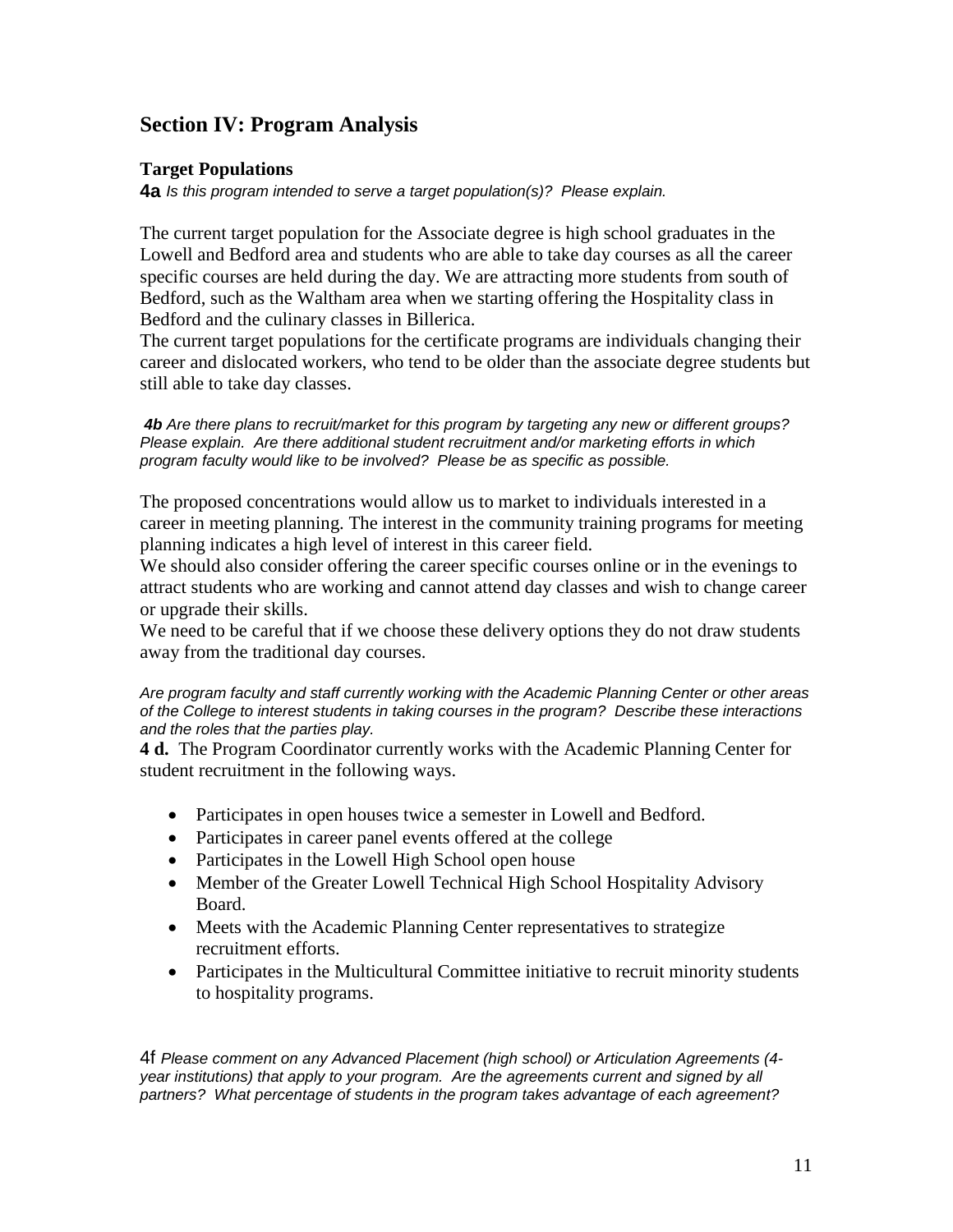#### **4 f. Current articulation agreements High School High School Program MCC Program Date Signed Renew** Gr. Lawrence Tech Hotel/Restaurant Program Culinary Program 2005 February 2008 Greater Lowell Tech Culinary Arts Program Culinary Program 2005 February 2008 Minuteman Culinary Arts Program Culinary Program 2004 July 2008 Nashoba Tech Culinary Arts Program Culinary Program 2005 February 2007 Shawsheen Culinary Arts Program Culinary Program 2006 May 2008 Whittier Culinary Arts Program Culinary Program 2005 February 2007 Greater Lowell Tech Hotel/Restaurant Program Hospitality Program 2006 May 2009 Lowell High School Culinary program Culinary Program 2008 February 2010

On average we get approximately 2 students per year from each of the high school programs. I think we could increase this number if we had more outreach to the high schools so that students were made aware of this opportunity.

# **External perspectives:**

5a *Based on a review of other college catalogs, list the colleges in our general area that have similar programs and comment on significant differences from the ones we currently offer that bear further exploration.*

# **5a. See appendix D for list of 2 year and 4 year programs.**

Of interest is the fact that many of the colleges have discontinued their travel programs. There may be an opportunity for us to recruit students to our travel program as there are so few colleges that offer programs which prepare students to enter the travel industry. We would have to build more online travel courses to meet a wider geographical demand. We would also need to invest in promotion to this sector, which could be done by improving visibility on the MCC website.

*5b Based upon the committee's knowledge of institutions beyond our geographical area that have exemplary programs or are known for their 'best practices,' comment on significant similarities or differences at MCC and in what areas that bear further exploration.*

# **5b "Best practices" at other institutions.**

# **Travel programs**

The following colleges are listed on The Travel Institute's web site as partner schools, so all of them offer The Travel Institute certificate programs.

Sinclair CC, Dayton, OH – They have a link with a company, Carlson Travel as the Program Coordinator also works for Carlson. Beneficial for internships. Comment – Disadvantage, not independent and if company merges or is taken over the program will be vulnerable.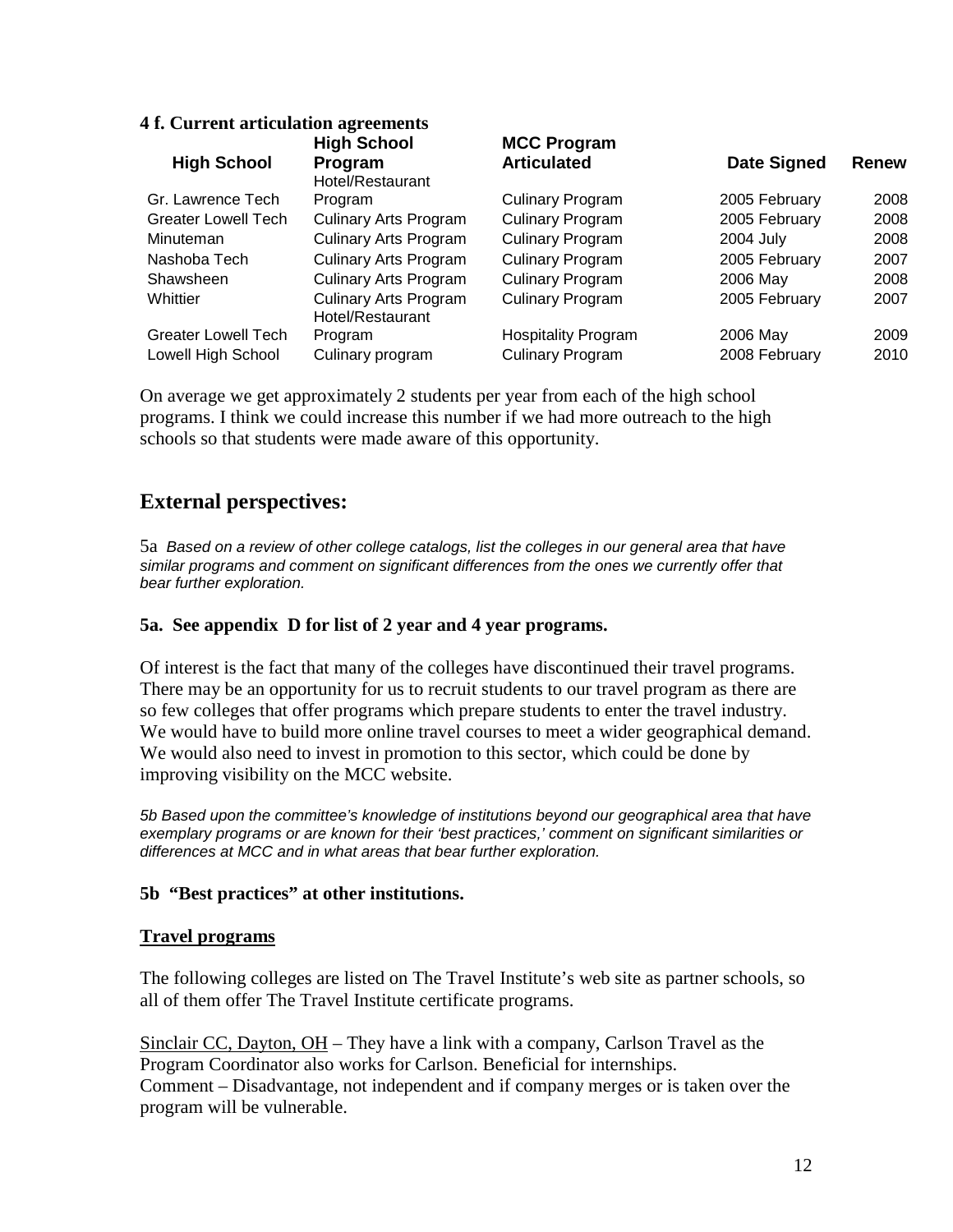Moraine Valley CC, Chicago,  $\underline{\mathbf{L}}$  – A few years ago they decided to emphasize the meetings industry as the demand for travel courses was down. They plan to substitute the current GDS course with a class in on line travel booking. Planning to start a 'project management" course for meeting planners.

Pima CC, Tucson, AZ – They offer 5 class certificate programs all on line. (Intro. to Travel, SABRE, Geography, Sales and Tour Group management.

College of DuPage – Use Travel Institute, Destination Specialist courses as 1 credit electives. Also offer 'Internet Navigation skills for Travel professionals' and 'Tour escorting, planning and operations'.

Miami – Dade, Florida – Offer traditional travel program in the day and evening. Plus a Tour Guide Program (16 credits) and a Tour guide certification course (3 evenings – similar to our Lowell Ambassador Program

Los Medanos College, Pittsburg, CA – All specific travel courses are offered on line. Plus the following courses –

Cyber Travel – 1 Saturday, 9 hrs –  $\frac{1}{2}$  credit, Cyber Reservations - 1 Saturday, 9 hrs –  $\frac{1}{2}$ credit.

1/ Resources for Home Based Agent, 2/ Business and Financial Plans for Home based agent and  $3/$  Home based travel and the Law – all Saturday courses –  $\frac{1}{2}$  credit.

Mt. Hood CC, Oregon – Offer Eco tourism and adventure travel course.

# **External perspectives**

*6. Please describe mechanisms or procedures currently in place to monitor changes in the job market and review the program's currency and "fit" with the educational interests and needs in our region. Explain how these groups have contributed and/or impacted the program's offerings.*

#### **6. Job market - The following research was conducted by the Program Coordinator:**

# **Hotel industry**

See appendix E for the Lodging Sector report prepared for the Northeast partnership for Hospitality and Tourism as part of the Workforce Competitiveness Trust Fund Planning Grant.

#### **Travel Industry**

The following is a summary of job types from articles in The Travel Institute journal, and local media such as the Airport Journal and the Boston Globe.

Airlines – Total airline employment down 2.8% April 2004- 2005 but uneven. The 'legacy carriers' such as Delta, American etc. were down 6.1 %, the low cost carriers, such as SouthWest and Jet Blue were down 0.5% and the Regional carriers were up 12.1%.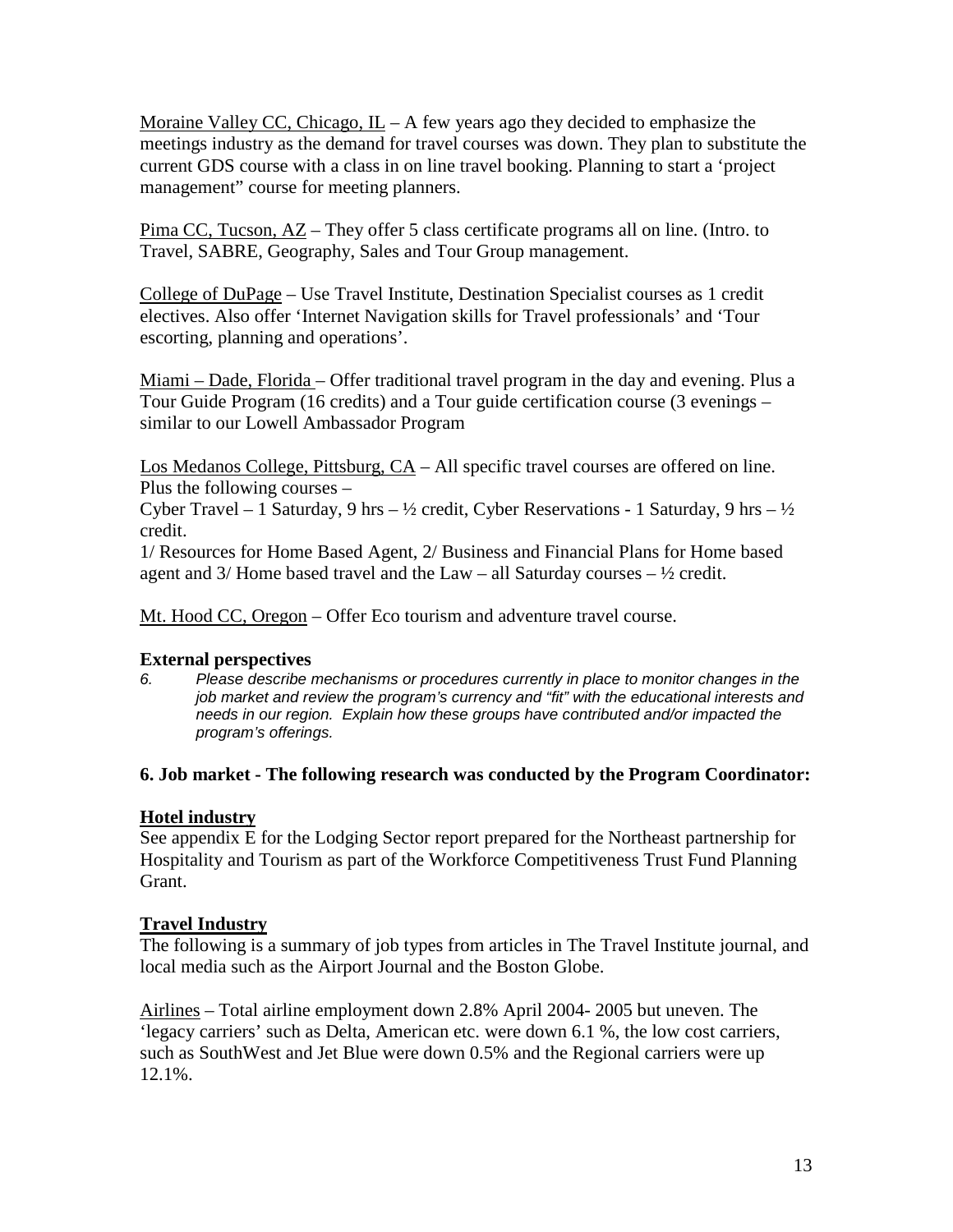Locally we have Manchester Airport, NH which is dominated by SouthWest Airlines. At Boston Logan Airport the legacy carriers are reducing flights and low cost carriers such as Jet Blue and Spirit are adding flights.

Travel Agencies – According to The Travel Institute there is now a demand for qualified corporate and leisure agents. This is in part because the large number of agency closings from 1999 through 2004 and industry consolidation resulted in many travel professionals leaving the industry. Also there is an aging industry workforce, many of whom are retiring or will be soon and few new young employees in the ranks. It is predicted that home based travel counselors will increase 15% over the next 5 years (Credit Suisse First Boston) There is also a demand for specialists as successful travel companies are increasing specialization by geography e.g. the Caribbean; by product e.g. cruises; by market type, e.g. gay and lesbian travel.

Tour operators – There has been some reduction in travel jobs at tour companies because of the transition to online travel operations. Generally the jobs at tour companies are in reservations call centers, travel operations and customer service centers. There are a limited number of jobs in product development and sales and marketing.

Online travel companies – There is job growth in call centers and customer service operations. Surveys have found that 23% of travelers do online research and then contact a call center to make their travel reservations. Some of the jobs in these companies are IT focused but there is still a demand for travel specialists in customer service departments and operations.

Locally companies include Elderhostel (Lowell call center), EF Tours (Cambridge), Grand Circle (Boston), TNT (Boston), GWV (Needham), Colette Tours (RI), NLG (Woburn), TripAdvisor / Expedia (Needham)

Car Rental – Some opportunities. The numbers of car rental locations are predicted to remain stable. These jobs are not well known and can often be lucrative because of the compensation structure used by the industry.

Cruise lines – This industry is essentially an oligopoly with 90% of the industry dominated by Carnival and RCCL, although there are different cruise "brands" within these companies. The consolidation of the industry has resulted in fewer administrative positions. The office operations are primarily located in Florida and California so graduates would have to be willing to move. The cruise lines do hire in the Northeast. In Spring 2006, NCL hired one of our graduates for their Hawaii operation.

Meetings industry – Hiring is strong by meeting planning companies, destination management companies and by hotels. See appendix for Bureau of labor statistics on meeting planners in the state.

*6a Relevant external parties, such as advisory groups, corporations/agencies, professional groups, outside licensure/accrediting bodies, etc. If there is an advisory committee in place, please comment on the frequency of meetings and the contributions/impact the committee has*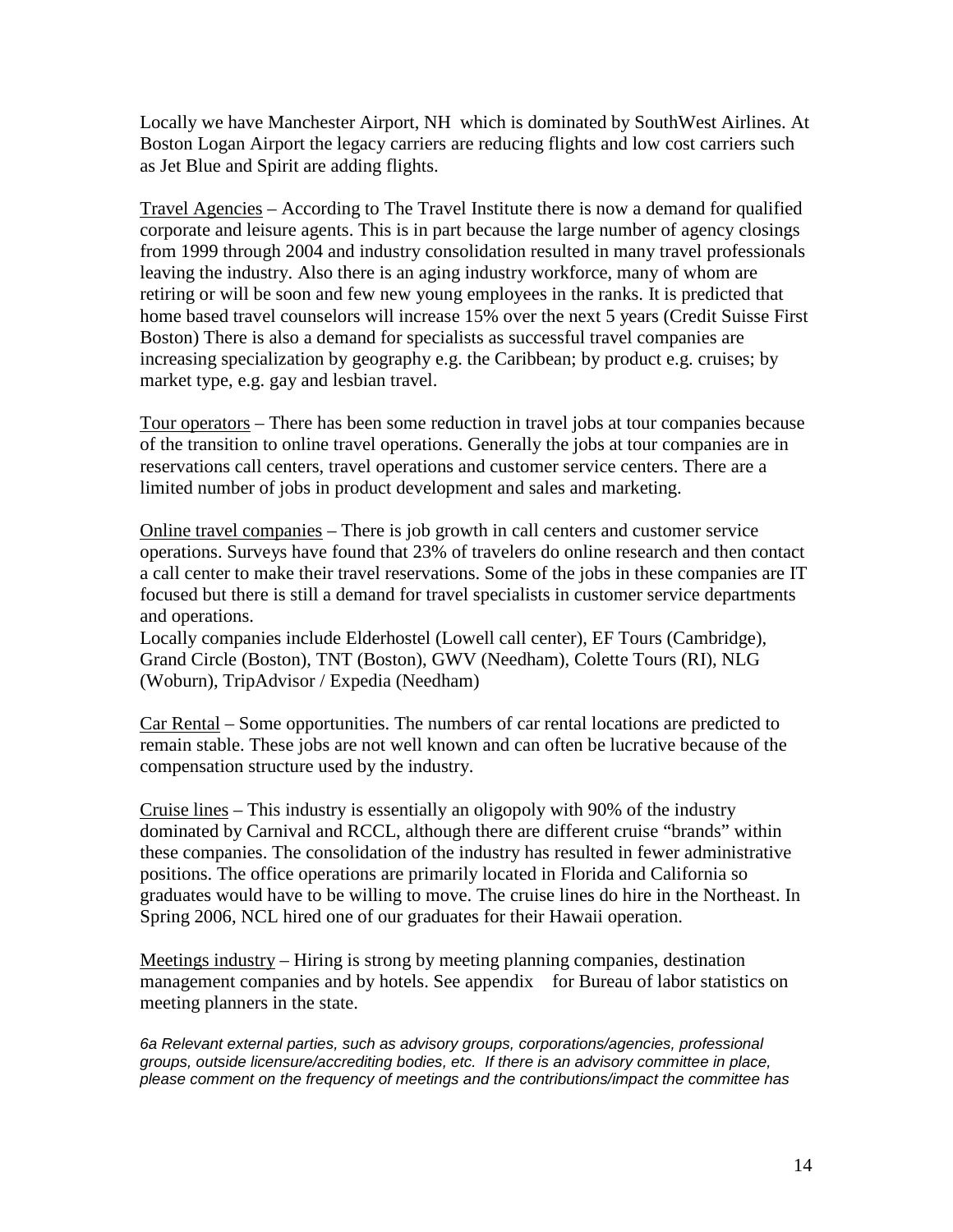*had on the program. Include names of members and minutes of the meetings in the appendices of the program review.* 

**6 a.** The hospitality programs have an active Advisory Board which meets twice a year. See appendices F for list of advisory board members and recent meeting notices. The Advisory Board members make suggestions for curriculum changes, advise on new technology to incorporate into the programs, consult on issues around internships and generally provide feedback on current issues in the hospitality and tourism industries. In addition advisory board members come and speak in class, give tours of their properties or participate in college panel events. For example Scott Plath, Owner, Cobblestones in the Culinary Arts panel event on April 12, 2007 and Tiffany DiPisquale, Catering sales, Doubletree Lowell in the "Dress for Success" program on April 4, 2007.

*6b Relevant internal groups or individuals, such as other departments, programs or areas at the college that: (1) utilize your courses as prerequisites for their courses and/or program or (2) supply prerequisites for your courses.*

**6 b.** Internal groups: The hospitality programs fall under the auspices of the Business Administration Department and the Business, Engineering and Technology Division. The Program Coordinator attends frequent monthly meetings and is able to incorporate initiatives occurring in these allied areas into the program. For example the link with the Career Place, Woburn has led to a program recruitment session held at the Career Place.

*6c Other populations (i.e., students, alumni, community members, cooperative education supervisors, practicum supervisors, service learning supervisors, community agencies).* **6 c.** Other populations: The Program Coordinator is a member of the Massachusetts Lodging Association Foundation education committee, the Hospitality Sales and Marketing Association International New England Chapter, a member of the New England Pacific Asia Travel Association and the New England chapter of the Caribbean Tourism Association and this enables her to gather current data on the industry, secure student internship sites and develop relationships beneficial to the MCC programs. For example Deborah Andrews, Education Director for the Mass. Lodging Association recently worked on a grant to secure monies for hospitality training with MCC, NECC and NSCC. Students are also given the opportunity to attend local hotel and travel industry educational events.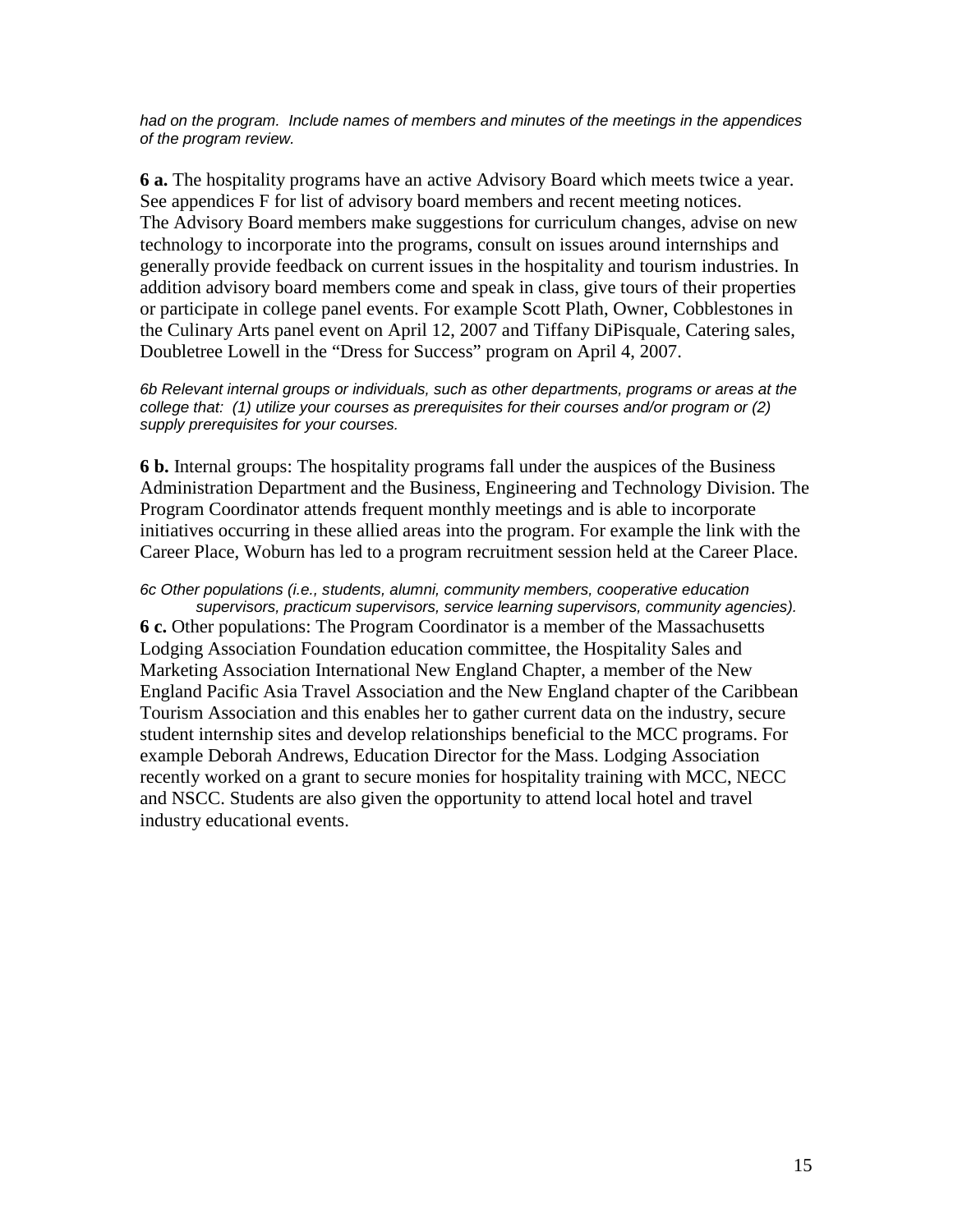#### **Section V: Curriculum**

#### **Program Student Learning Outcomes (PSLOs)**

7. Identify your Program Student Learning Outcomes

#### **Program Student Learning Outcomes**

#### **Knowledge and Skills**

Graduates apply their knowledge regarding the hospitality industry to whatever career track within the industry they pursue or as a foundation for continued study in hospitality subjects.

#### **Critical thinking**

Graduates will interpret and analyze information in order to engage in critical thinking and problem solving with regard to the business performance of hospitality operations.

#### **Communication**

Graduates will practice appropriate communication skills in operational and human resource management in the hospitality and related industries.

#### **Global perspectives**

Graduates will communicate an understanding of the service sector, hospitality industry from a local, regional, national and international perspective.

# **Personal and professional achievement**

Graduates will demonstrate the unique professional requirements for a successful career in the hospitality industry.

a. Please describe your program's plan for ongoing, annual assessment of its PSLOs.

| <b>PSLO</b>                         | Year to be assessed, as appropriate: |
|-------------------------------------|--------------------------------------|
| Knowledge & Skills                  | 2006 - 07                            |
| <b>Critical Thinking</b>            | 2008 - 09                            |
| Communication                       | 2006 - 07                            |
| <b>Global Perspectives</b>          | 2008 - 09                            |
| Personal & Professional Development | 2007 - 08                            |

b. If applicable, discuss any changes you have made to your PSLOs and/or the ways in which the courses in the program support those PSLOs since your last program review.

Not applicable.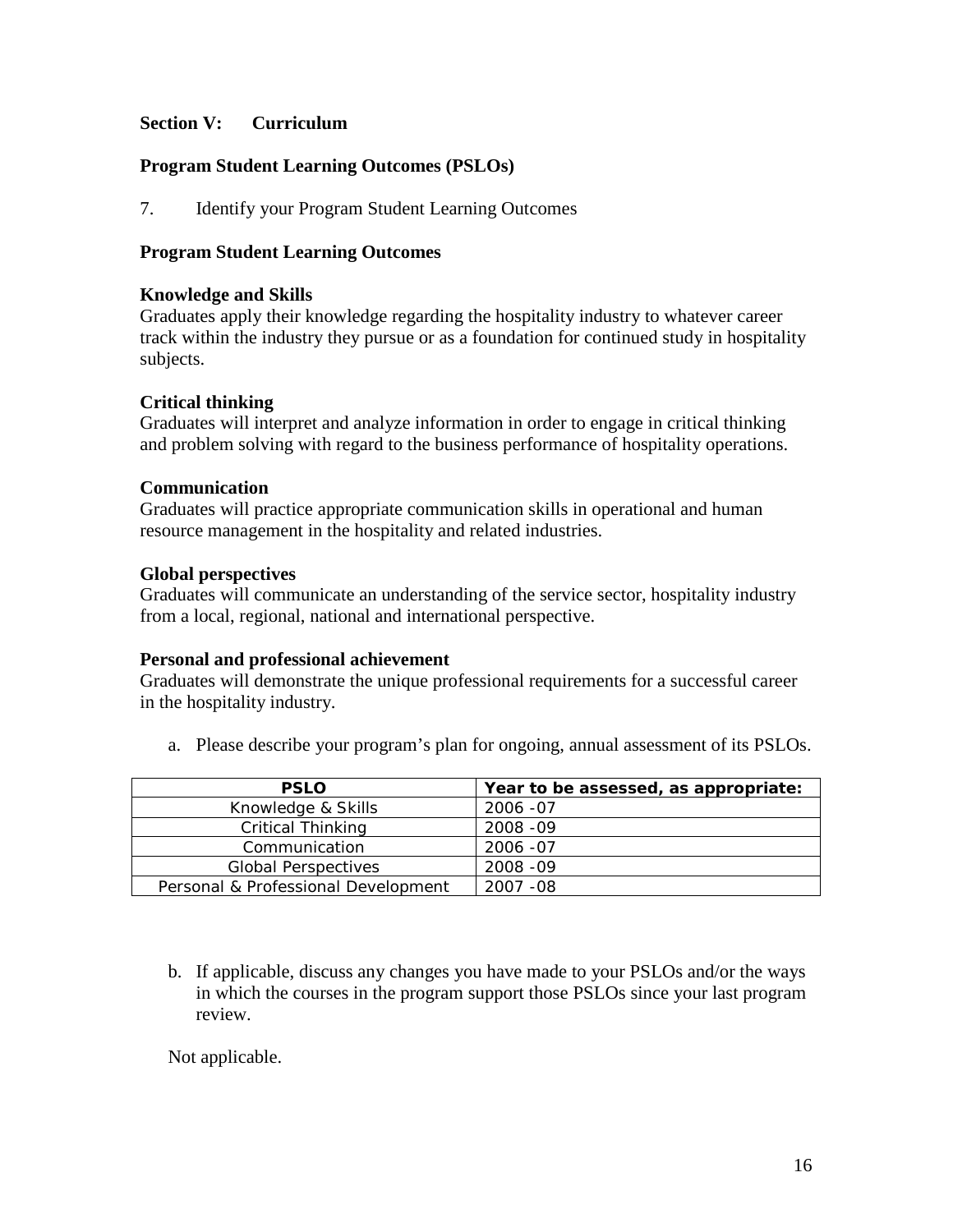c. Map the way in which your program provides opportunities for students to progress towards achievement of each Program Student Learning Outcome, by noting in which courses the outcomes are **Introduced (I), Developed (D)**, or where students are expected to demonstrate **Proficiency (P).**

#### **Curriculum Map I:**

#### **Course Opportunities for Student Achievement of PSLOs**

| <b>PSLO</b>   | Course<br><b>BUS150</b><br><b>Hospitality</b><br>Mgmt. | <b>Course</b><br><b>BUS151</b><br>Food and<br><b>Beverage</b><br>Mgmt. | Course<br><b>BUS190</b><br><b>Tourism</b><br><b>Geography</b> | Course<br><b>BUS191</b><br><b>Travel</b><br><b>Services</b><br>mgmt. | <b>Course</b><br><b>BUS192</b><br>Conf. and<br>Conv.<br><b>Planning</b> | Course<br><b>BUS110</b><br>Intro. To<br><b>Business</b> | <b>Course</b><br><b>BUS214</b><br>Cooperative<br><b>Experience</b> | <b>Course</b><br><b>BUS120</b><br>Intro. to<br><b>Accounting</b> |
|---------------|--------------------------------------------------------|------------------------------------------------------------------------|---------------------------------------------------------------|----------------------------------------------------------------------|-------------------------------------------------------------------------|---------------------------------------------------------|--------------------------------------------------------------------|------------------------------------------------------------------|
| K and S       | $I-D-P$                                                | $I-D-P$                                                                | $I - D-P$                                                     | $I - D$                                                              | $I-D-P$                                                                 |                                                         | $\mathbf{P}$                                                       |                                                                  |
| <b>CT</b>     | $I-D$                                                  | D                                                                      | D                                                             | D                                                                    | $\mathbf{P}$                                                            |                                                         | $\mathbf{P}$                                                       | $I-D$                                                            |
| $\mathcal{C}$ | $I-D$                                                  | $I-D$                                                                  | $I-D$                                                         | $I-D$                                                                | $I-D-P$                                                                 |                                                         | $D-P$                                                              |                                                                  |
| <b>GP</b>     |                                                        |                                                                        | $I-D-P$                                                       | $I-D$                                                                | $I-D$                                                                   |                                                         |                                                                    |                                                                  |
| P and P       |                                                        |                                                                        |                                                               |                                                                      |                                                                         |                                                         | D                                                                  |                                                                  |

Note: In addition for the Communication PSLO, BU213 Business Communications provides I-D-P

d. Please comment on the **sequencing of** opportunities for students to develop and achieve each PSLO within the program, as noted on Curriculum Map I.

The difficulty we have with the current program regarding sequencing of PSLO's is that there is very little sequencing for the subject specific material, as they are stand alone courses with no prerequisites. So essentially students have to move from I to D to P in one course. This is a concern as students may be getting too much of an overview of subject matter areas and less opportunity to examine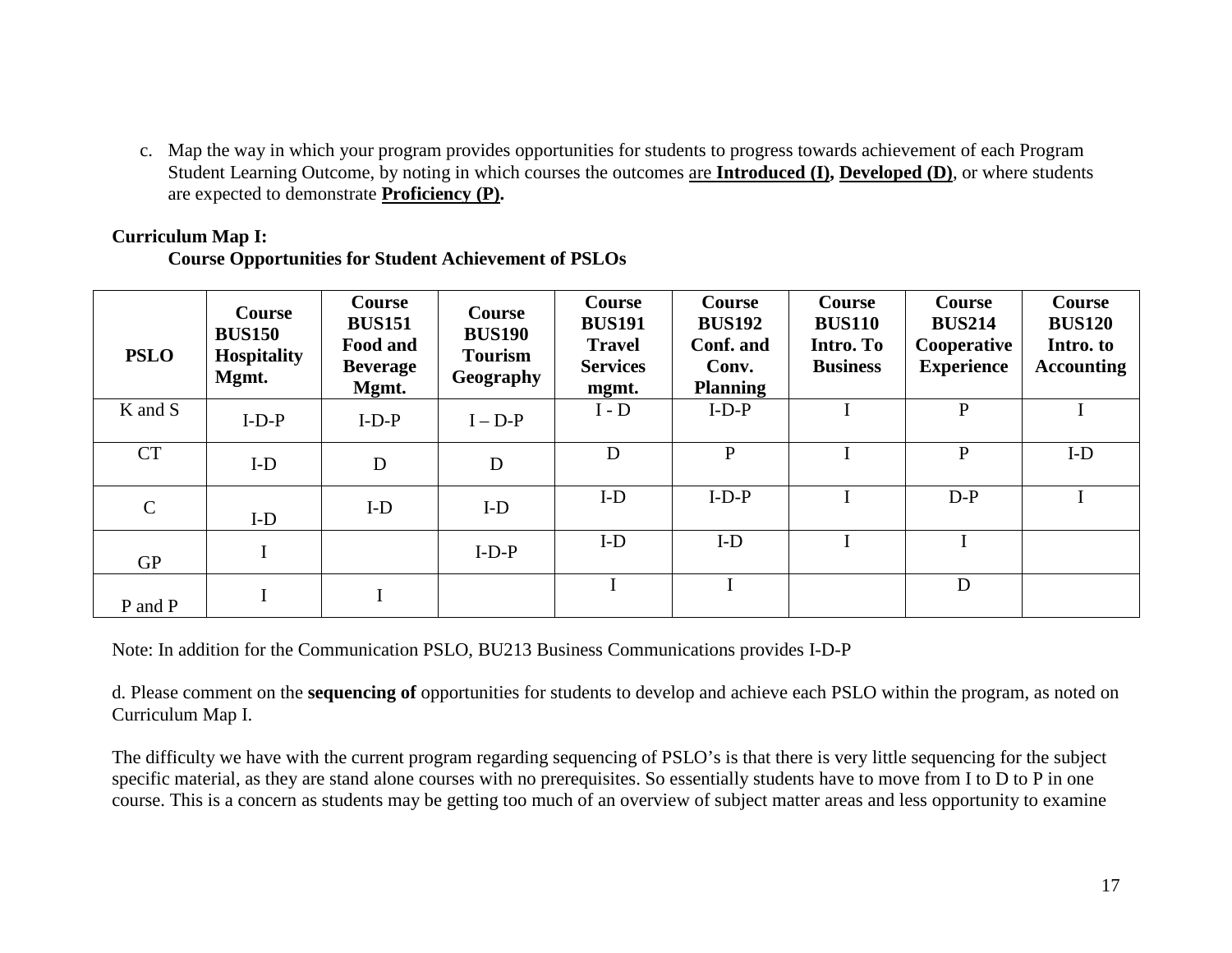the material in depth. This situation will be improved if we introduce an Introduction to Hospitality course as material could be introduced in this course and then development and proficiency could occur in subsequent courses.

e. On the following pages, please indicate **how each PSLO is attained** and **how the attainment of each is assessed**. If the strategy for attainment of a PSLO is contained within a particular course, please list the course first, with the relevant activity (or activities) listed next to each course. If there is nothing currently in place that is intended to provide for the attainment of a particular outcome or to assess the extent to which the outcome has been realized, please leave the appropriate space blank. The blanks will help to identify areas which need further development.

# **PSLO I**

# **Knowledge and Skills**

Graduates apply their knowledge regarding the hospitality industry to whatever career track within the industry they pursue or as a foundation for continued study in hospitality subjects.

| <b>Strategies for Attainment</b> |                              |                              |
|----------------------------------|------------------------------|------------------------------|
| <b>Course</b>                    | <b>Activities</b>            | <b>Assessment Strategies</b> |
| <b>BUS150 Hospitality</b>        | Working knowledge of         | <b>Tests</b>                 |
| Management                       | hospitality industry         |                              |
|                                  | terminology.                 |                              |
|                                  | Research current trends in   | Essay assignment             |
|                                  | industry and apply           | 2 case study assignments     |
|                                  | knowledge to case study      |                              |
|                                  | analysis.                    |                              |
|                                  | Identification of market     | Sales promotion              |
|                                  | groups and sales promotion   | assignment.                  |
|                                  | techniques.                  |                              |
|                                  | Hotel operations and guest   | In class group activities,   |
|                                  | service aspects throughout   | Tests, Mid-term and final    |
|                                  | the guest cycle.             | exams.                       |
|                                  | Analyze the financial        | In class activities, tests,  |
|                                  | management of hotels         | mid-term and final           |
|                                  | using industry ratios.       | exams.                       |
|                                  | Demonstrate using a          | Checklist and final test     |
|                                  | <b>Property Management</b>   | Student perception           |
|                                  | System                       | survey                       |
| BUS192 Conference and            | Working knowledge of         | Mid term and final exam.     |
| <b>Convention Planning</b>       | industry terminology.        |                              |
|                                  | Identify market groups,      | Meeting materials            |
|                                  | develop sales documents.     | assignment.                  |
|                                  | Plan and present a meeting   | Group conference             |
|                                  | plan for a client, including | planning project.            |
|                                  | budget.                      | Student perception           |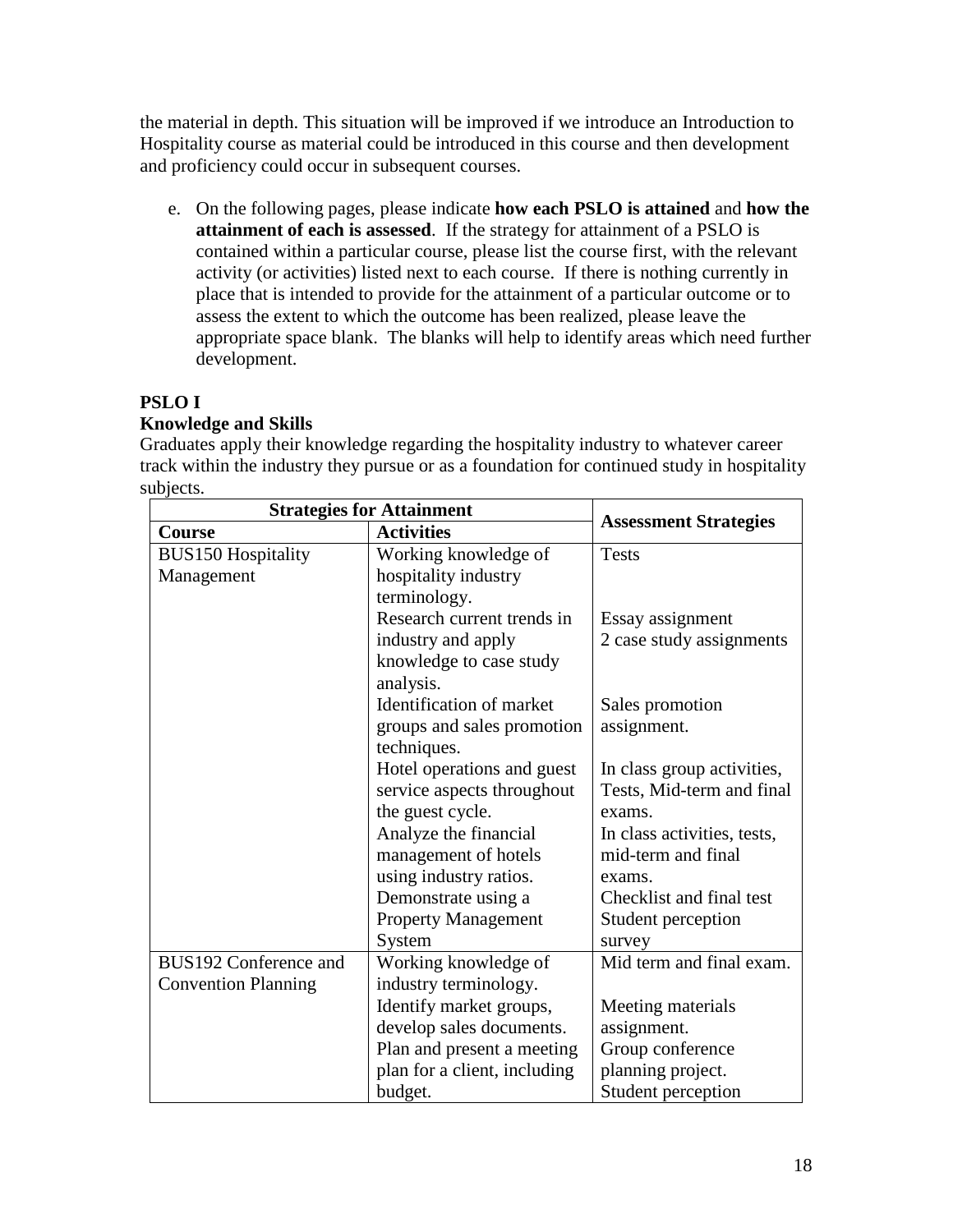|                       |                            | survey                  |
|-----------------------|----------------------------|-------------------------|
| <b>BUS190 Tourism</b> | Working knowledge of       | Worksheets, midterm and |
| Geography             | terminology.               | final exam.             |
|                       | Match clients and          | Assignment to develop a |
|                       | destinations.              | client itinerary.       |
|                       | Characteristics of tourism | Tourism destination     |
|                       | destinations.              | project.                |
| <b>BUS151</b>         |                            |                         |
| <b>BUS140</b>         |                            |                         |
| <b>BUS110</b>         |                            |                         |
|                       |                            |                         |

- Describe how this Program Student Learning Outcome is **assessed for proficiency** at the **program level**.
	- *In which course(s) will the assessment component/task(s) reside?* Assessment will occur in all courses listed.
		- *Will one assessment component/task provide our program with sufficient evidence of student learning and achievement of this PSLO?*

No, one assessment will not be sufficient

.

• *Who should evaluate the product(s) resulting from the assessment component/task? A team?* 

A team should be used because of the limited number of faculty members teaching in the program and the main faculty member also being the Programs Coordinator

• *What are the criteria by which we would assess this assessment component/task? How do we develop that criteria?* 

Grades on assignments and student self perception surveys.

- *How do we ensure that all evaluators apply the criteria consistently?*
- What does the program's data analysis reveal about student achievement of this PSLO within the program.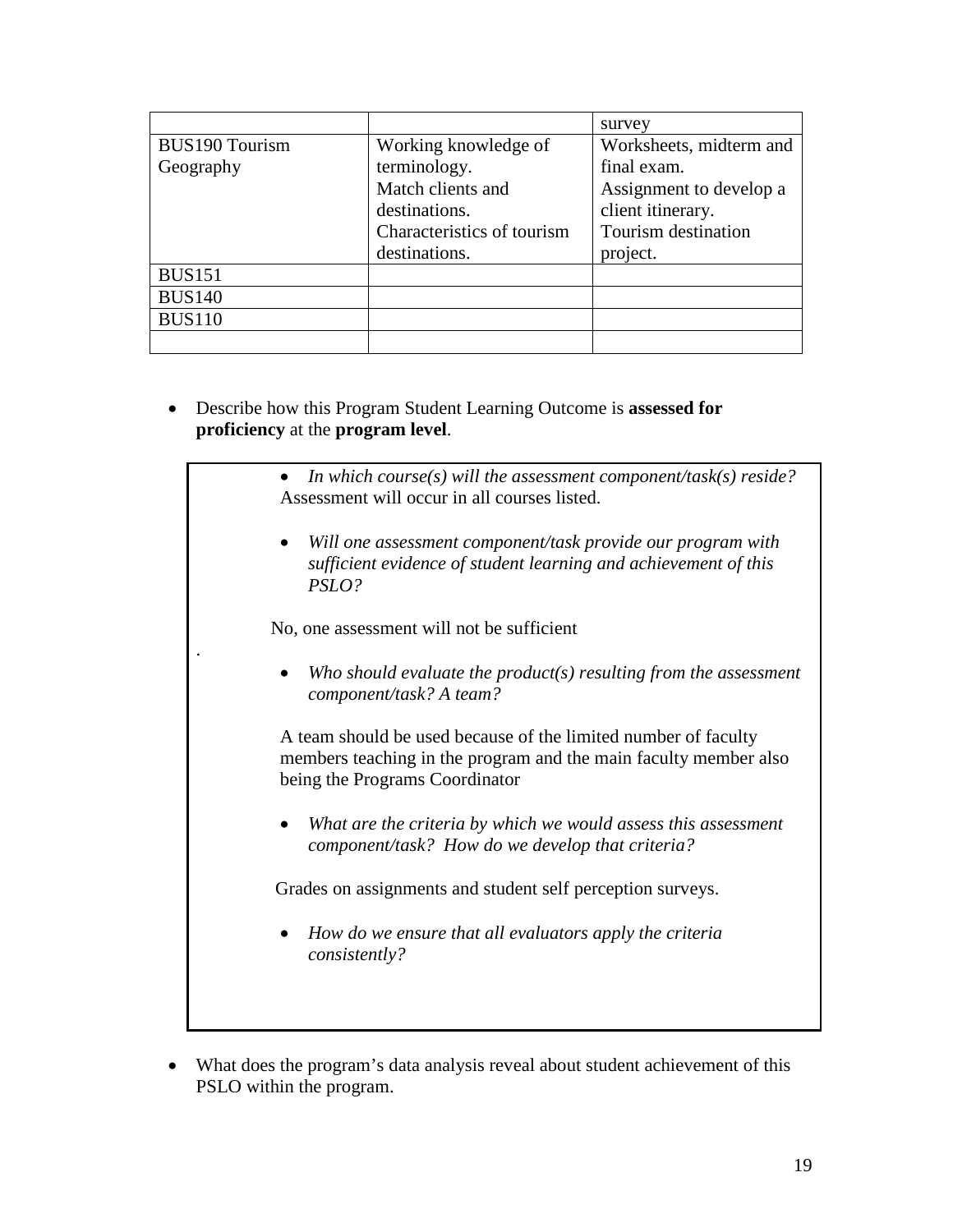The main issue appears to be that the current curriculum is trying to cover too wide and varied a content to meet the needs of graduates interested in the wide range of career opportunities in the hospitality and tourism industries. This means that many of the required courses are introductory and therefore the "Knowledge and skills" PSLO can only be introduced or at most developed in these courses. At the moment the only course where proficiency could be demonstrated is the Cooperative Experience course and because in this course students are away from the college, this is difficult to control. Also students do such varied internships, assessment criteria would be difficult to set.

The proposed new concentrations within the hospitality degree would enable us to add an introductory hospitality course where "K and S" could be introduced so that further courses could be used for developing and demonstrating proficiency of this PSLO.

#### **BUS150 Hospitality Management – PMS Test.** (See appendices)

The test requires the student to build a guest reservation, an account and interpret management reports generated from the data.

Range of grades:

| $\overline{a}$ . $\overline{a}$ . $\overline{a}$ . $\overline{a}$ . $\overline{a}$ |  |  |                      |  |
|------------------------------------------------------------------------------------|--|--|----------------------|--|
|                                                                                    |  |  | $C$ - C B- B B+ A- A |  |
|                                                                                    |  |  | 1 1 1 2 1 7 4        |  |

Drawbacks of assessment – The software used at MCC is similar to the PMS systems that the students will encounter in the industry, but not exactly the same. The students are assessed on whether they understand the principles of PMS systems.

#### **BUS150 Hospitality Management – Student perception survey results**

|                                                                                                        | <b>Yes</b> | <b>Partially</b> | N <sub>0</sub>    |
|--------------------------------------------------------------------------------------------------------|------------|------------------|-------------------|
| I have acquired a working knowledge of hospitality<br>industry terminology.                            | 16         |                  |                   |
| I have the knowledge and skills to research current trends<br>in the hospitality industry.<br>O        | 17         |                  |                   |
| I can identify market groups and sales promotion techniques<br>applicable to the hospitality industry. | 16         | 1                |                   |
| I have acquired the knowledge and skills to begin work in a<br>hotel front office.                     | 12         | 5                | $\mathbf{\Omega}$ |
| I have acquired the communication skills to provide<br>professional guest service.<br>$\Omega$         | 17         |                  |                   |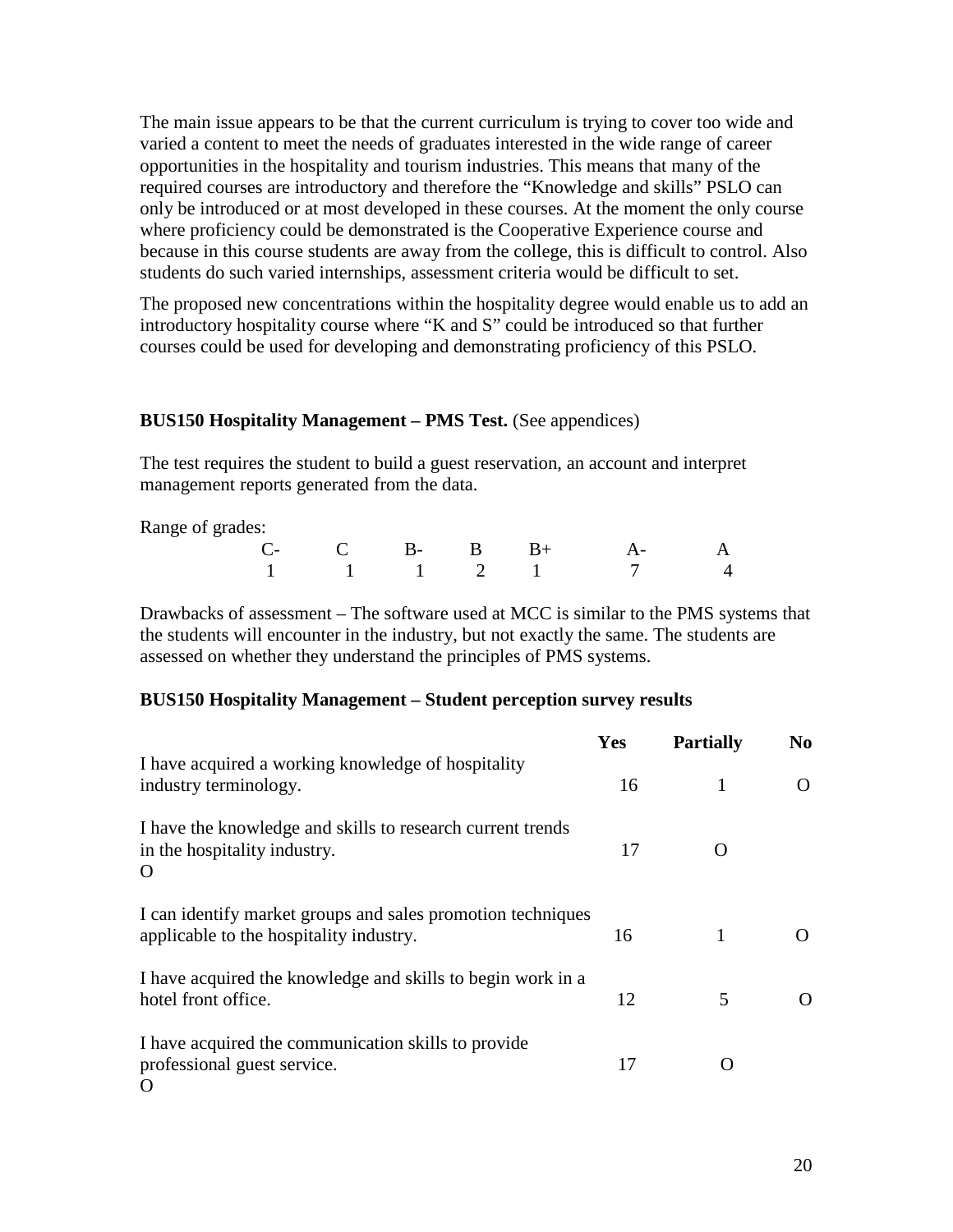| I have the knowledge and skills to analyze the financial<br>performance of hotels using industry ratios.                      | 10 | 6 |  |
|-------------------------------------------------------------------------------------------------------------------------------|----|---|--|
| I feel prepared to take reservations, check in guests and check<br>out guests using a property management system.<br>$\Omega$ |    |   |  |
| I feel prepared to prepare guest accounts using a PMS system. 15<br>$\Omega$                                                  |    | ∍ |  |
| I feel prepared to interpret management reports generated by<br>a PMS system.                                                 |    |   |  |

After completing BUS150 the majority of students perceived that that they had acquired industry knowledge, could research current trends, identify market groups use a PMS system to take reservations, check in guests and check out guests and prepare guest accounts. The question referring to how prepared were they to work in a front office may not need follow up as some students do not intend to work in that job in the industry so that could have influenced their replies. The one area that requires curricular and instructional changes is the financial aspect of using hotel performance ratios and interpreting financial reports. I plan to introduce more examples and have the students practice these skills more.

#### **BUS190 Tourism Geography – Tourism Destination Assignment** (see attached)

This assignment requires the students to write a report on a tourism destination, giving a profile of the tourism area, the visitors, the tourism organizations and an analysis of the positive and negative impacts of tourism to the area. It tests their research skills and their ability to apply the concepts covered in the course for example, cultural geography of a destination.

Range of grades:

|  |  | $C$ $C+$ $B B$ $B+$ $A A$ |  |
|--|--|---------------------------|--|
|  |  | 3 4 6 3 3                 |  |

This is a good project for measuring the students' ability to apply tourism concepts. The drawback of the assessment is that it can invite plagiarism as students may cut and paste their research findings into the report. Therefore a warning against this will be given on the assignment instructions. Also students generally did badly on the section of the analysis of tourism impact. I plan to add a class session on this topic and have them practice this skill.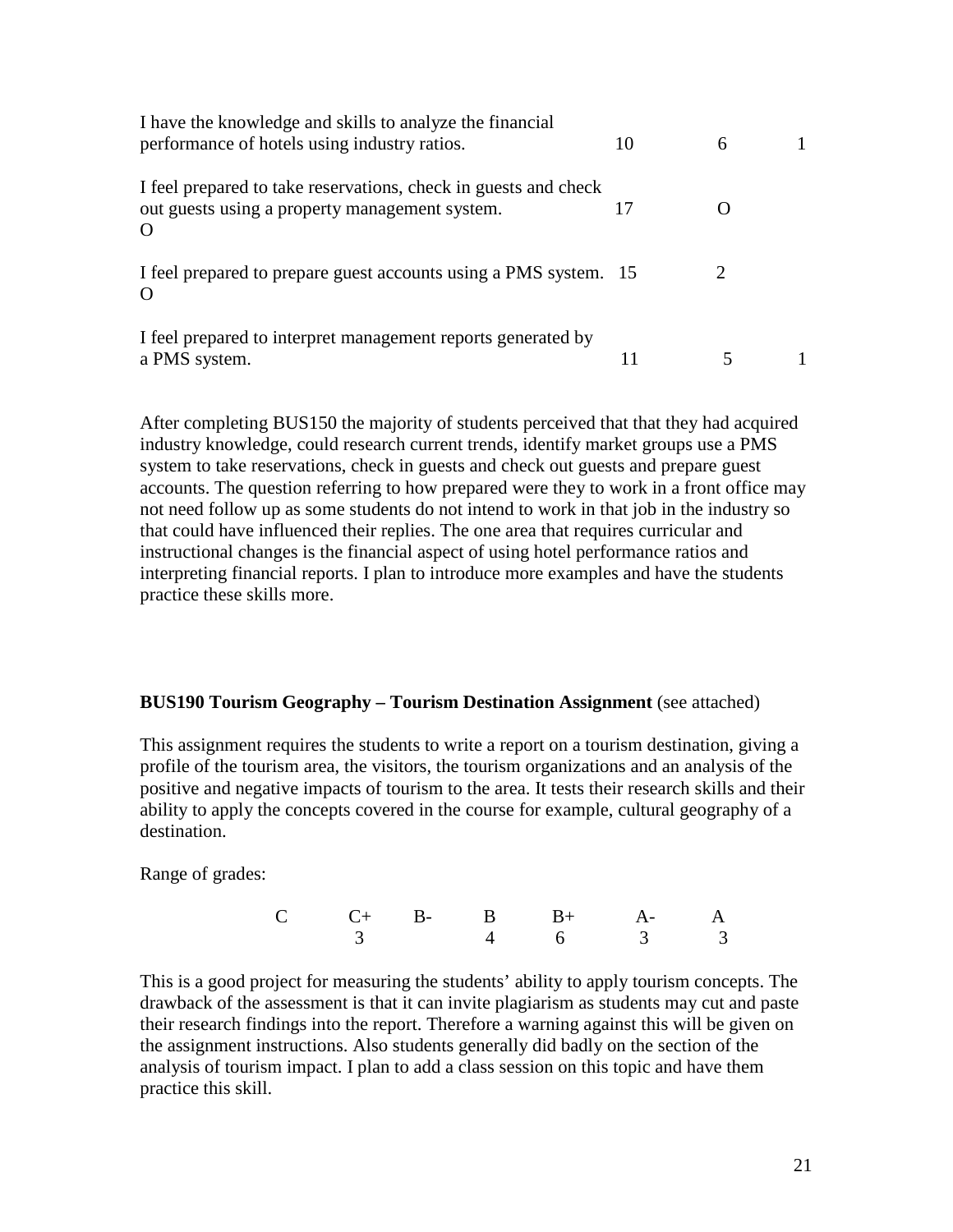#### **BUS192 Conference and Convention Planning – Group project** (see attached)

This group project requires students to present a proposal for a two day conference, including a schedule, room plans, food and beverage, audio visuals and other services. Group members generally receive the same grade.

Results of assessment – I believe there is the usual problem encountered with groups as to the balance of work load. I justify doing this as a team project as this reflects the actual work situation. I tend to inflate the group grades as I grade to the highest performing group member.

Changes – I plan to introduce the requirement that they develop a meeting contract and do more work on the budget aspects of the meeting, as these aspects are not covered sufficiently in the current assignment.

I also plan to invite a meeting planner from industry to view the presentations to provide professional feedback for the students.

#### **BUS192 Conference and Convention Planning – Student perception survey results**

| $\mu$ and completing $D_{\nu}$ of $\sigma$ complemed and convention Framming.                               | <b>Yes</b> | <b>Partially</b> | No. |
|-------------------------------------------------------------------------------------------------------------|------------|------------------|-----|
| I have acquired a working knowledge of meeting<br>planning terminology.<br>$\Omega$                         | 14         | $\Omega$         |     |
| I have the knowledge and skills to research current trends<br>in the meetings industry.                     | 12         | 2                |     |
| I can identify market groups and sales promotion techniques<br>applicable to the meetings industry.         | 11         | 2                | 1   |
| I have acquired the knowledge and skills to begin work as a<br>meeting planner.                             | 6          | 7                |     |
| I have acquired the communication skills to provide<br>professional service to meeting clients.             | 10         | 3                |     |
| I have the knowledge and skills to calculate a budget for a<br>meeting, ensuring profit guidelines are met. | 8          | 3                | 3   |
| I feel prepared to prepare sales documents for a<br>convention site.                                        | 8          | 3                | 3   |

After completing BU9105 Conference and Convention Planning.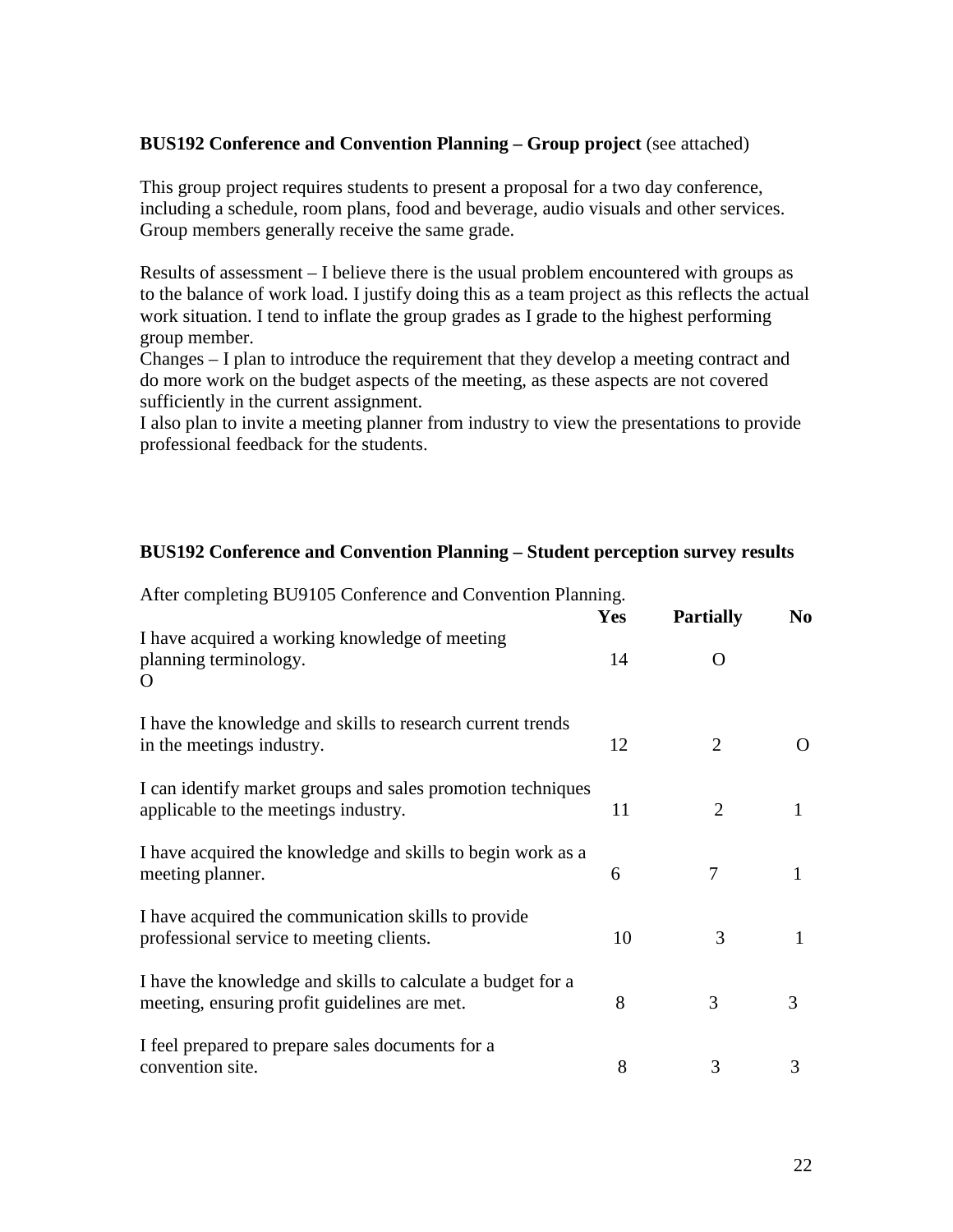I feel prepared to identify software and online resources used in the meetings industry.  $10 \t 2 \t 2$ 

I have acquired the knowledge and skills to begin work in a meetings sales office. 6 7 1 After completing BUS192 the majority of students perceive that they are prepared with regard to meeting terminology, the skills to research industry trends and to identify market groups. The survey responses to the questions on their perception of being able to start as a meeting planner or to work in a sales office need to be researched further. Maybe the students do not see these as career paths. The response to the question on preparing sales documents is confusing as they complete an assignment on this, may be they did not understand what "sales documents" refers to. The students indicated that they felt less prepared when it came to budgeting a meeting.

Changes – I plan to emphasize meeting costing more in the curriculum and add a budget preparation requirement to the group meeting project.

# **PSLO II** **Communication**

Graduates will practice appropriate communication skills in operational and human resource management in the hospitality and related industries.

| <b>Strategies for Attainment</b> |                             |                              |
|----------------------------------|-----------------------------|------------------------------|
| <b>Course</b>                    | <b>Activities</b>           | <b>Assessment Strategies</b> |
| <b>ENG101</b>                    |                             |                              |
| <b>ENG102</b>                    |                             |                              |
| <b>BUS213 Business</b>           |                             |                              |
| communications                   |                             |                              |
| BUS192 Conference and            | Present a meeting plan to a | Group meeting plan           |
| <b>Convention Planning</b>       | client.                     | assignment.                  |
|                                  | Sales communication to      | Meeting marketing            |
|                                  | clients.                    | materials assignment.        |
|                                  |                             | Student perception           |
|                                  |                             | survey                       |
| <b>BUS214 Coop Experience</b>    | Communicate work            | Weekly work log.             |
|                                  | activities.                 |                              |
|                                  |                             |                              |
| COM103 or Language               |                             |                              |
| <b>BUS 150 Hospitality</b>       | Demonstrate the             | <b>PMS</b> test              |
| Management                       | communications between      |                              |
|                                  | the front office and other  |                              |
|                                  | hotel departments.          |                              |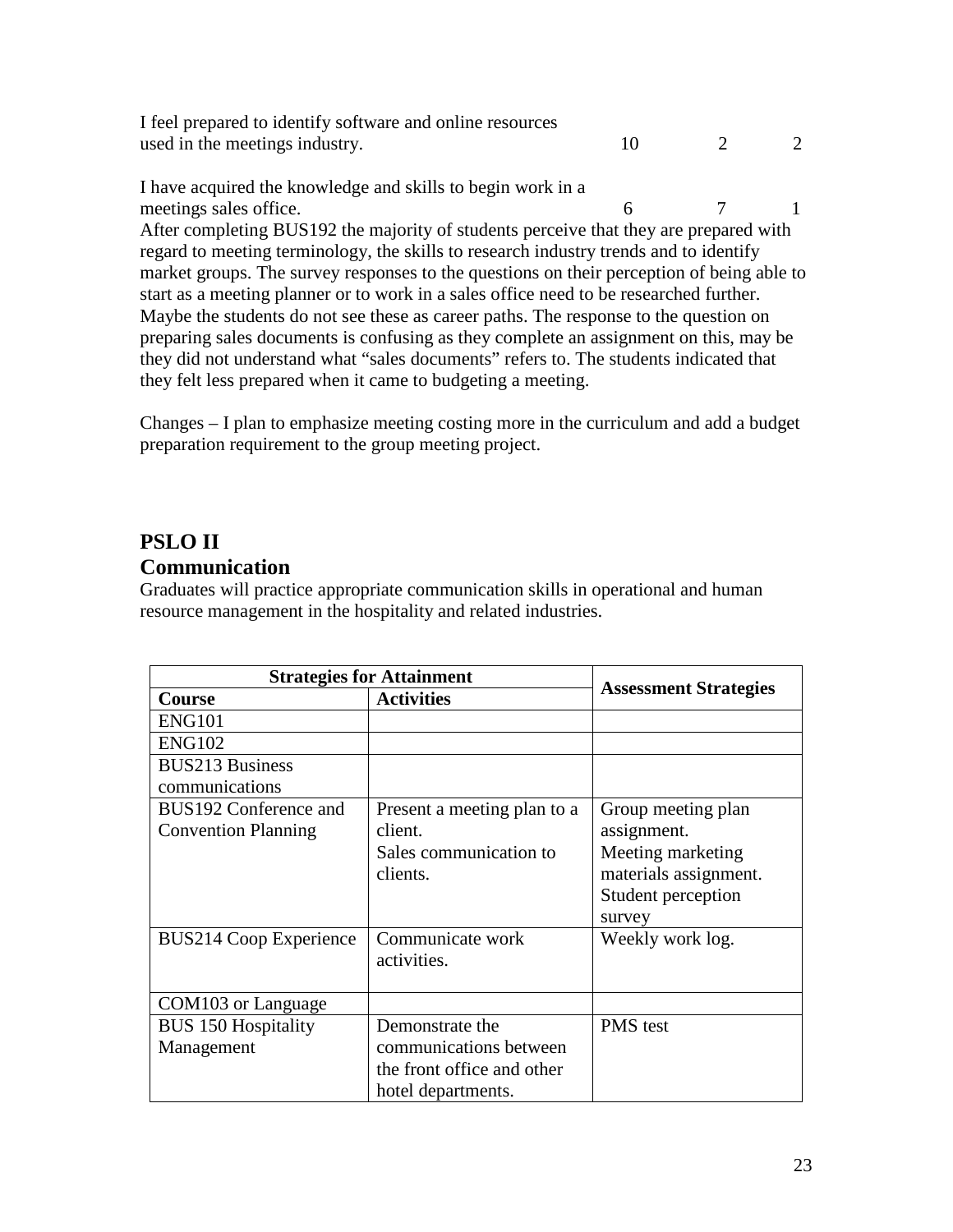| Identify and communicate<br>to target market. | Assignment to develop a<br>sales promotion for a<br>hotel.<br>Student perception |
|-----------------------------------------------|----------------------------------------------------------------------------------|
|                                               | survey                                                                           |

• Describe how this Program Student Learning Outcome is **assessed for proficiency** at the **program level**.

# **BUS192 Conference and Convention Planning – Assignment** (see attached)

This assignment requires students to prepare a welcome letter, site visit itinerary and list sales materials for a potential meeting client.

Range of grades:

|  |  |  | $C$ $C+$ $B B+$ $A A$             |  |
|--|--|--|-----------------------------------|--|
|  |  |  | $1 \t 1 \t 4 \t 1 \t 2 \t 3 \t 3$ |  |

This assignment provides good evidence of the students' ability to develop a written sales document. They are graded according to professional language, accuracy and using a sales oriented approach. Students were sometimes confused as to what is expected from this assignment.

Changes – I plan to introduce more examples of good sales documents into the classes and include an exercise where they analyze the documents so that the students understand better what is a business standard. Also I will add a rubric grading system to this assignment.

#### **BUS192 Conference and Convention Planning – Group Assignment** (see attached)

The students have to present their meeting proposal using either Powerpoint or poster boards. Not all group members are required to present but they must all be present to answer questions on their proposal. They also complete a group self assessment form and peer assessments of the presentations, which factor into the overall grade.

Results: The students generally give very professional presentations as the project becomes competitive between the groups which reflect the "real world". Another big benefit is that they learn from the other groups.

Changes: Next time I will pilot inviting a meeting professional to see the presentations and make comments. My concern is that this might make the shy students very anxious. I also plan to use a presentation grading rubric.

# **BUS192 Conference and Convention Planning – Student perception survey results**

After completing BU9105 Conference and Convention Planning.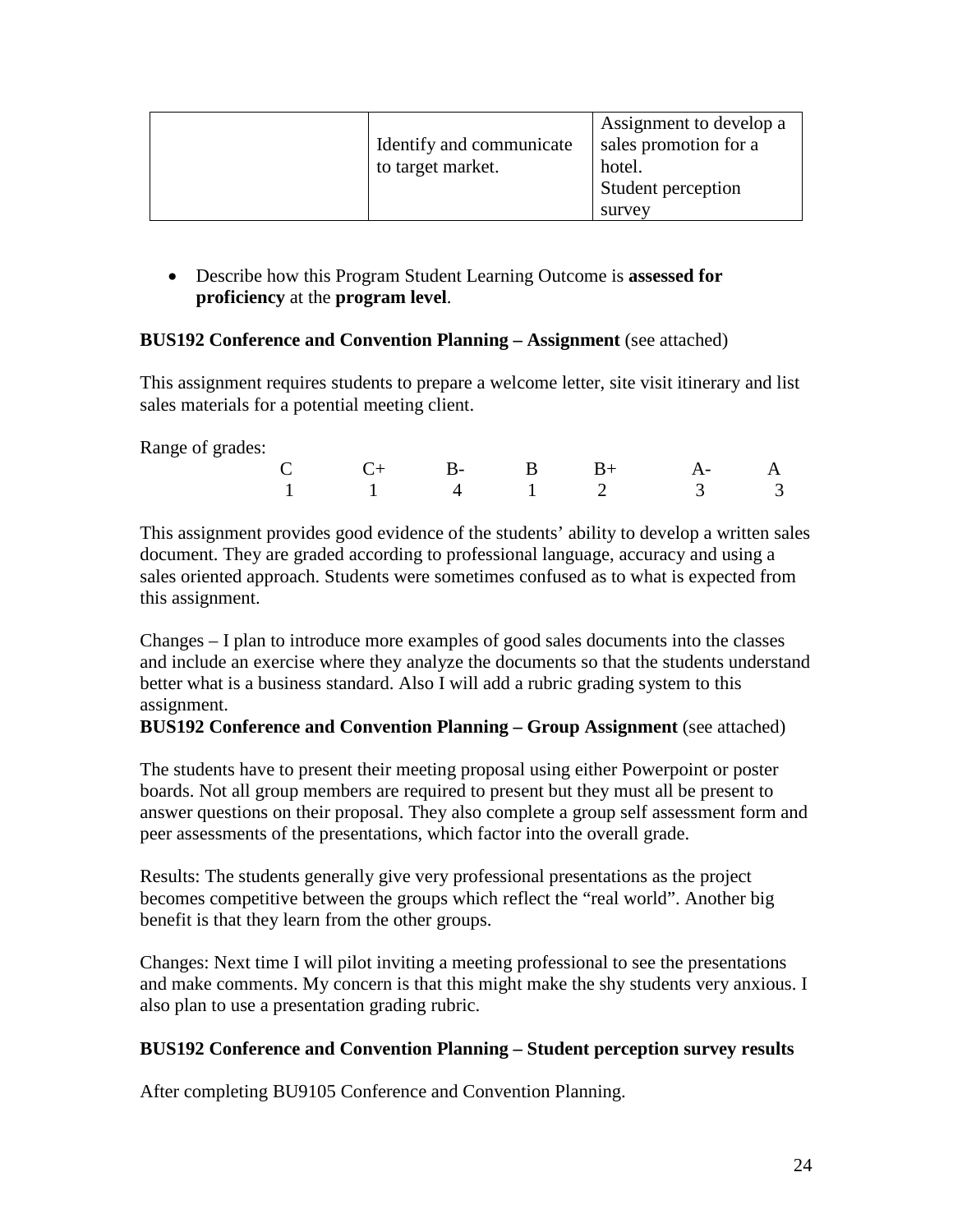|                                                                                                             | Yes | <b>Partially</b> | N <sub>0</sub> |
|-------------------------------------------------------------------------------------------------------------|-----|------------------|----------------|
| I have acquired a working knowledge of meeting<br>planning terminology.<br>O                                | 14  | $\Omega$         |                |
| I have the knowledge and skills to research current trends<br>in the meetings industry.                     | 12  | $\overline{2}$   | O              |
| I can identify market groups and sales promotion techniques<br>applicable to the meetings industry.         | 11  | $\overline{2}$   | $\mathbf{1}$   |
| I have acquired the knowledge and skills to begin work as a<br>meeting planner.                             | 6   | 7                | $\mathbf{1}$   |
| I have acquired the communication skills to provide<br>professional service to meeting clients.             | 10  | 3                | 1              |
| I have the knowledge and skills to calculate a budget for a<br>meeting, ensuring profit guidelines are met. | 8   | 3                | 3              |
| I feel prepared to prepare sales documents for a<br>convention site.                                        | 8   | 3                | 3              |
| I feel prepared to identify software and online resources<br>used in the meetings industry.                 | 10  | $\overline{2}$   | 2              |
| I have acquired the knowledge and skills to begin work in a<br>meetings sales office.                       | 6   | 7                | 1              |

The responses to the question on communication skills indicate that the students generally feel prepared in this area. The response to the question on preparing sales documents is confusing as they complete an assignment on this, may be they did not understand what "sales documents" refers to.

Changes – I plan to introduce more role playing class activities so that students can practice communicating with "clients". I will explain more clearly typical sales documents used in the industry so that the students are made aware of them.

#### **BUS150 Hospitality Management – Marketing assignment** (see attached)

This assignment requires the students to develop a hotel sales promotion, identify a target market and design an advertisement.

Range of grades: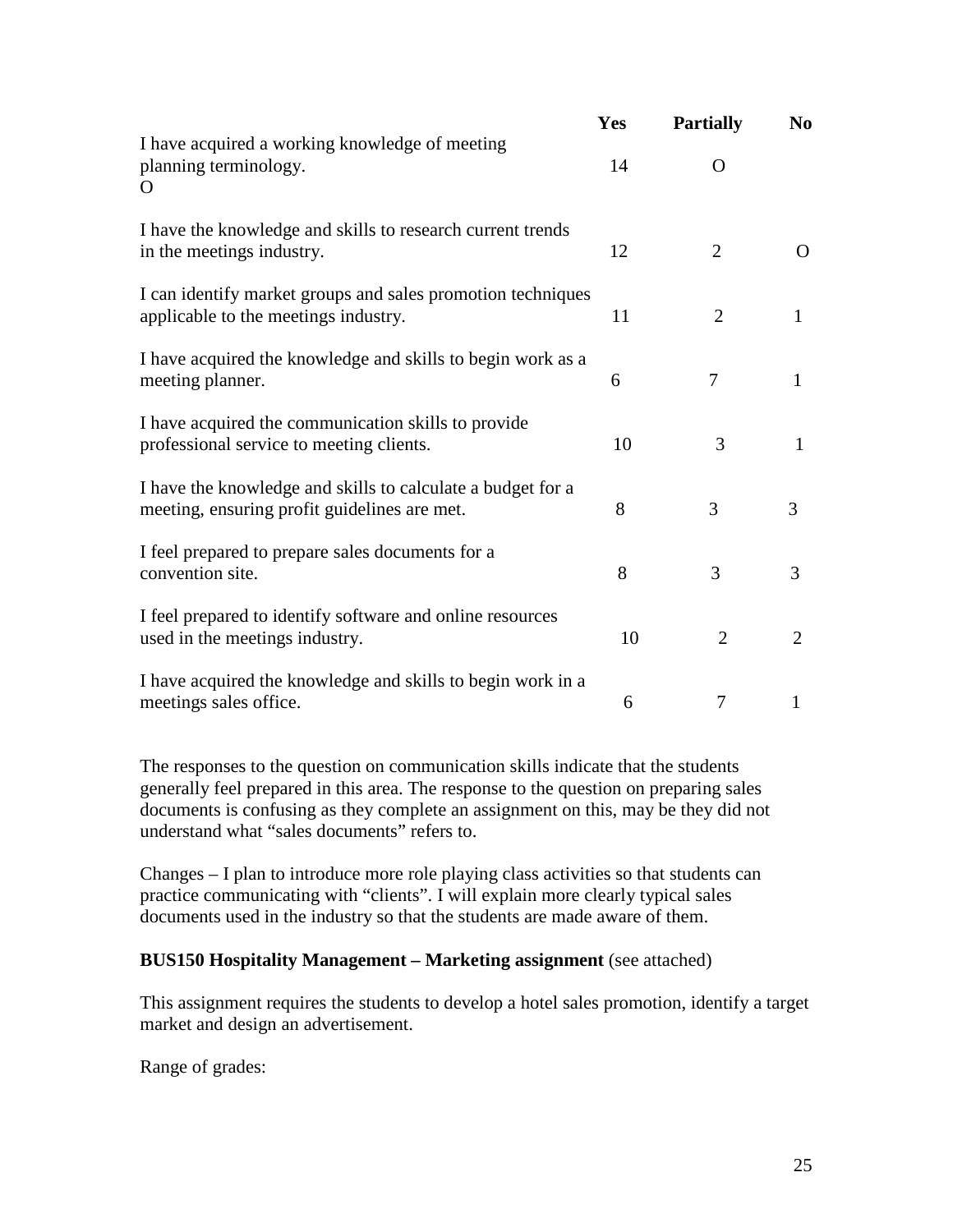|  |  | $C$ $C+$ B $B+$ A- A                             |  |
|--|--|--------------------------------------------------|--|
|  |  | $1 \qquad 1 \qquad 2 \qquad 3 \qquad 5 \qquad 2$ |  |

The assignment is good as it has the students apply the concepts of target market and communicating to that market. The drawback is that students often are too general in their reports and not realistic as to what would be effective in industry. Changes – I plan to focus on providing students with good examples of sales communications and have them analyze why these promotions were successful.

#### **BUS150 Hospitality Management – Student perception survey results**

|                                                                                                                                                                                                                               | <b>Yes</b> | <b>Partially</b> | N <sub>0</sub> |
|-------------------------------------------------------------------------------------------------------------------------------------------------------------------------------------------------------------------------------|------------|------------------|----------------|
| I have acquired a working knowledge of hospitality<br>industry terminology.                                                                                                                                                   | 16         | $\mathbf{1}$     | $\Omega$       |
| I have the knowledge and skills to research current trends<br>in the hospitality industry.<br>O                                                                                                                               | 17         | $\mathbf{O}$     |                |
| I can identify market groups and sales promotion techniques<br>applicable to the hospitality industry.                                                                                                                        | 16         | $\mathbf{1}$     | O              |
| I have acquired the knowledge and skills to begin work in a<br>hotel front office.                                                                                                                                            | 12         | 5                | $\Omega$       |
| I have acquired the communication skills to provide<br>professional guest service.<br>O                                                                                                                                       | 17         | $\Omega$         |                |
| I have the knowledge and skills to analyze the financial<br>performance of hotels using industry ratios.                                                                                                                      | 10         | 6                | $\mathbf{1}$   |
| I feel prepared to take reservations, check in guests and check<br>out guests using a property management system.<br>$\Omega$                                                                                                 | 17         | $\mathbf{O}$     |                |
| I feel prepared to prepare guest accounts using a PMS system. 15<br>$\Omega$                                                                                                                                                  |            | $\overline{2}$   |                |
| I feel prepared to interpret management reports generated by<br>a PMS system.<br>All the students indicated in the survey that they felt they had acquired the skills to<br>communicate with guests in a professional manner. | 11         | 5                | $\mathbf{1}$   |

I still think it would be beneficial to identify the types of communication, (written, spoken) that occur and develop class activities to practice these skills.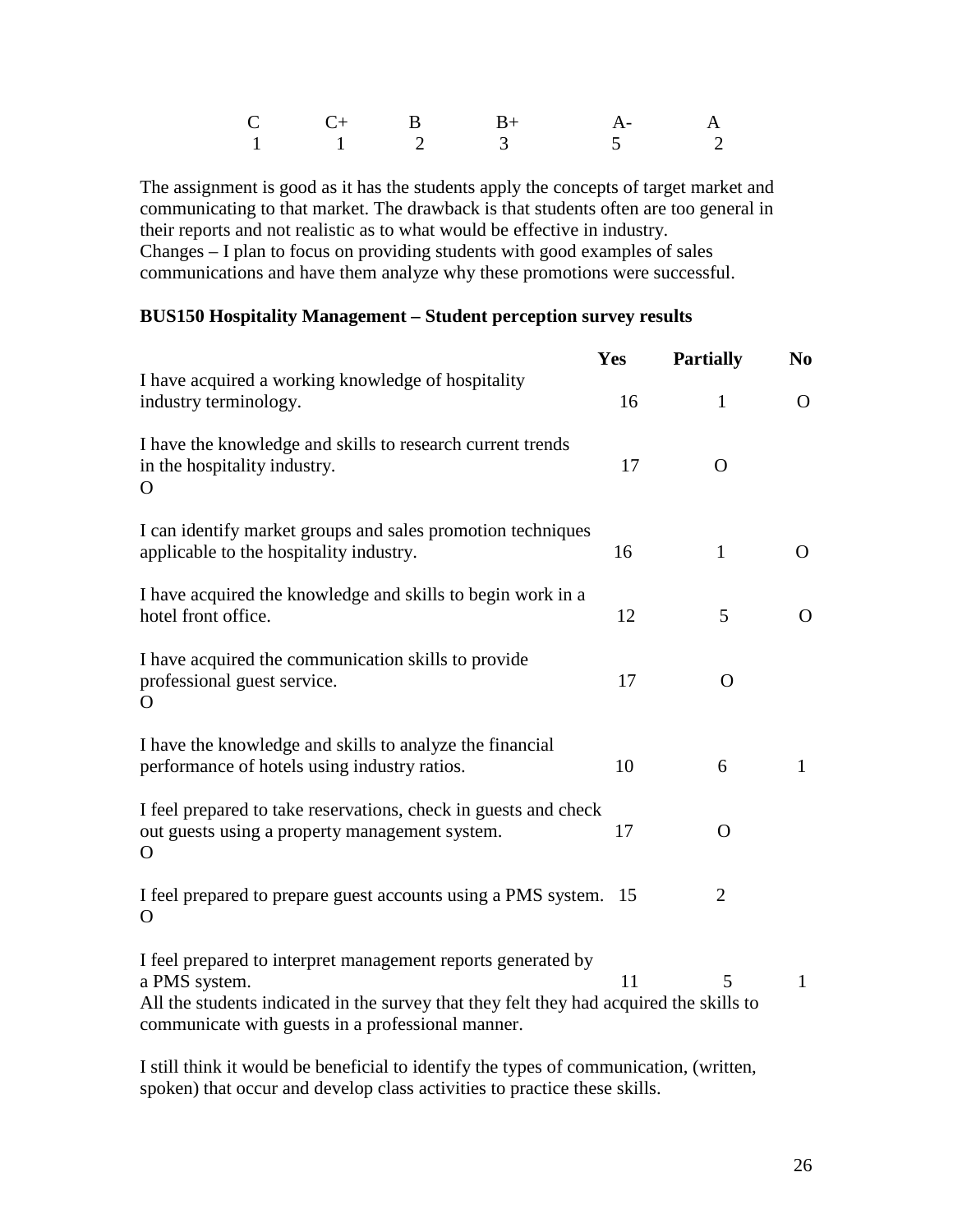#### 8. **Institutional Student Learning Outcomes**

a) Please describe your program's plan for ongoing, annual assessment of MCC's ISLOs that are supported to proficiency within your program.

| <b>ISLO</b>                         | Year to be assessed, as appropriate: |
|-------------------------------------|--------------------------------------|
| Knowledge & Skills                  | 2006 - 07                            |
| <b>Critical Thinking</b>            | 2008 - 09                            |
| Communication                       | 2006 - 07                            |
| <b>Global Perspectives</b>          | 2008 - 09                            |
| Social Responsibility               | 2007 - 08                            |
| Personal & Professional Development | 2007 - 08                            |

The PSLO's have been matched to the ISLO's so that the assessment can be used for both purposes. For that reason we have also used the same assessment years.

b) If applicable, discuss any changes you have made to your program's support of MCC's ISLOs since your last program review.

Not applicable

c) As appropriate, map the way in which your program provides opportunities for students to progress towards proficiency level of MCC's Institutional Student Learning Outcomes, by noting in which courses outcomes are **Introduced (I), Developed (D)**, or where students are expected to demonstrate **Proficiency (P).**

# **Curriculum Map II:** See the curriculum map outlined for Program SLO's **Program Opportunities for Student Progress toward ISLOs**

|                              | <b>Course</b> | <b>Course</b> | <b>Course</b> | <b>Course</b> | <b>Course</b> | <b>Course</b> | <b>Course</b> | <b>Course</b> |
|------------------------------|---------------|---------------|---------------|---------------|---------------|---------------|---------------|---------------|
| Knowledge &<br><b>Skills</b> |               |               |               |               |               |               |               |               |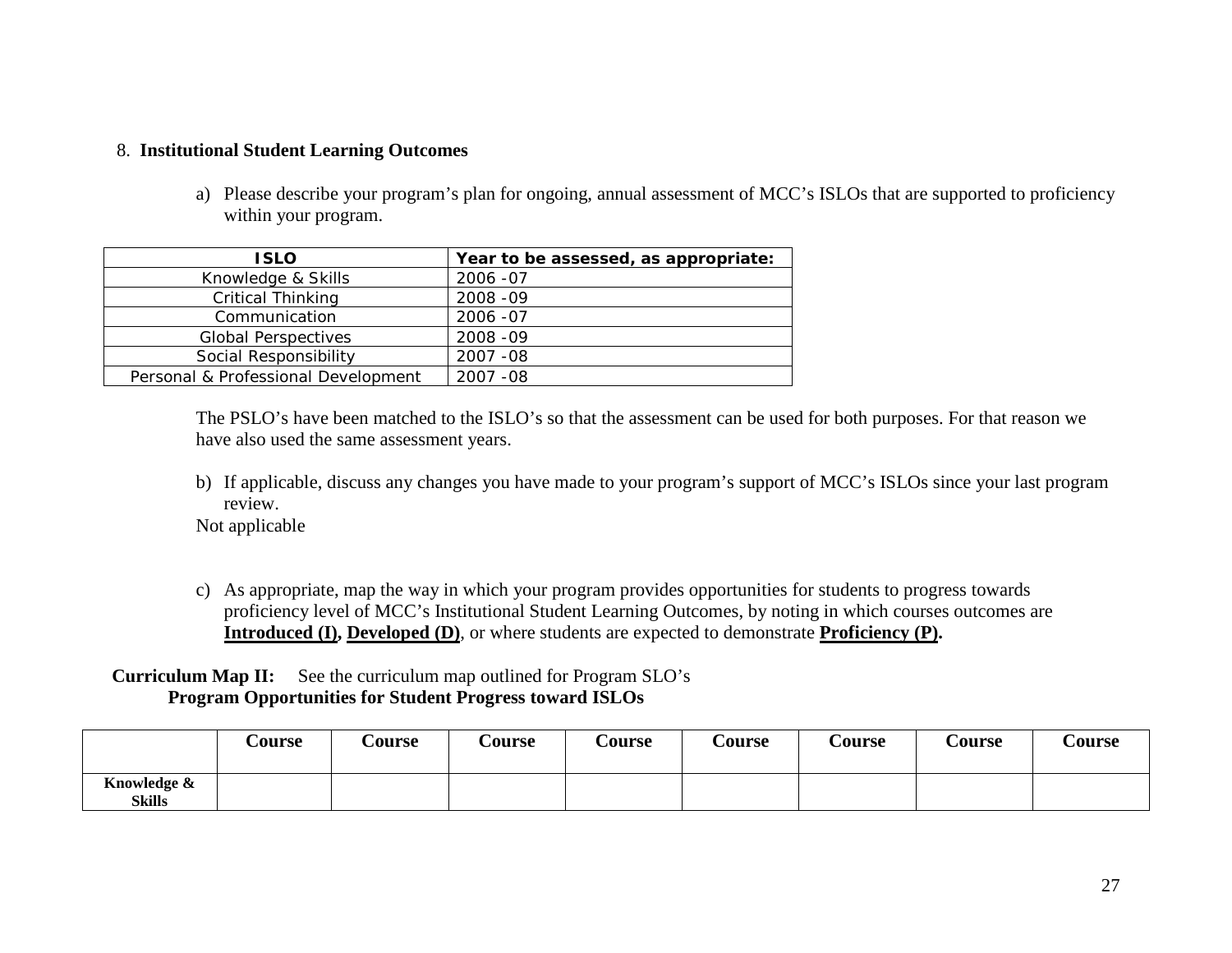|                          | Course | Course | Course | Course | Course | Course | Course | Course |
|--------------------------|--------|--------|--------|--------|--------|--------|--------|--------|
|                          |        |        |        |        |        |        |        |        |
|                          |        |        |        |        |        |        |        |        |
| <b>Critical Thinking</b> |        |        |        |        |        |        |        |        |
|                          |        |        |        |        |        |        |        |        |
| Communication            |        |        |        |        |        |        |        |        |
|                          |        |        |        |        |        |        |        |        |
|                          |        |        |        |        |        |        |        |        |
| Global                   |        |        |        |        |        |        |        |        |
| <b>Perspectives</b>      |        |        |        |        |        |        |        |        |
|                          |        |        |        |        |        |        |        |        |
| Social                   |        |        |        |        |        |        |        |        |
| <b>Responsibility</b>    |        |        |        |        |        |        |        |        |
| Personal &               |        |        |        |        |        |        |        |        |
| Professional             |        |        |        |        |        |        |        |        |
| <b>Development</b>       |        |        |        |        |        |        |        |        |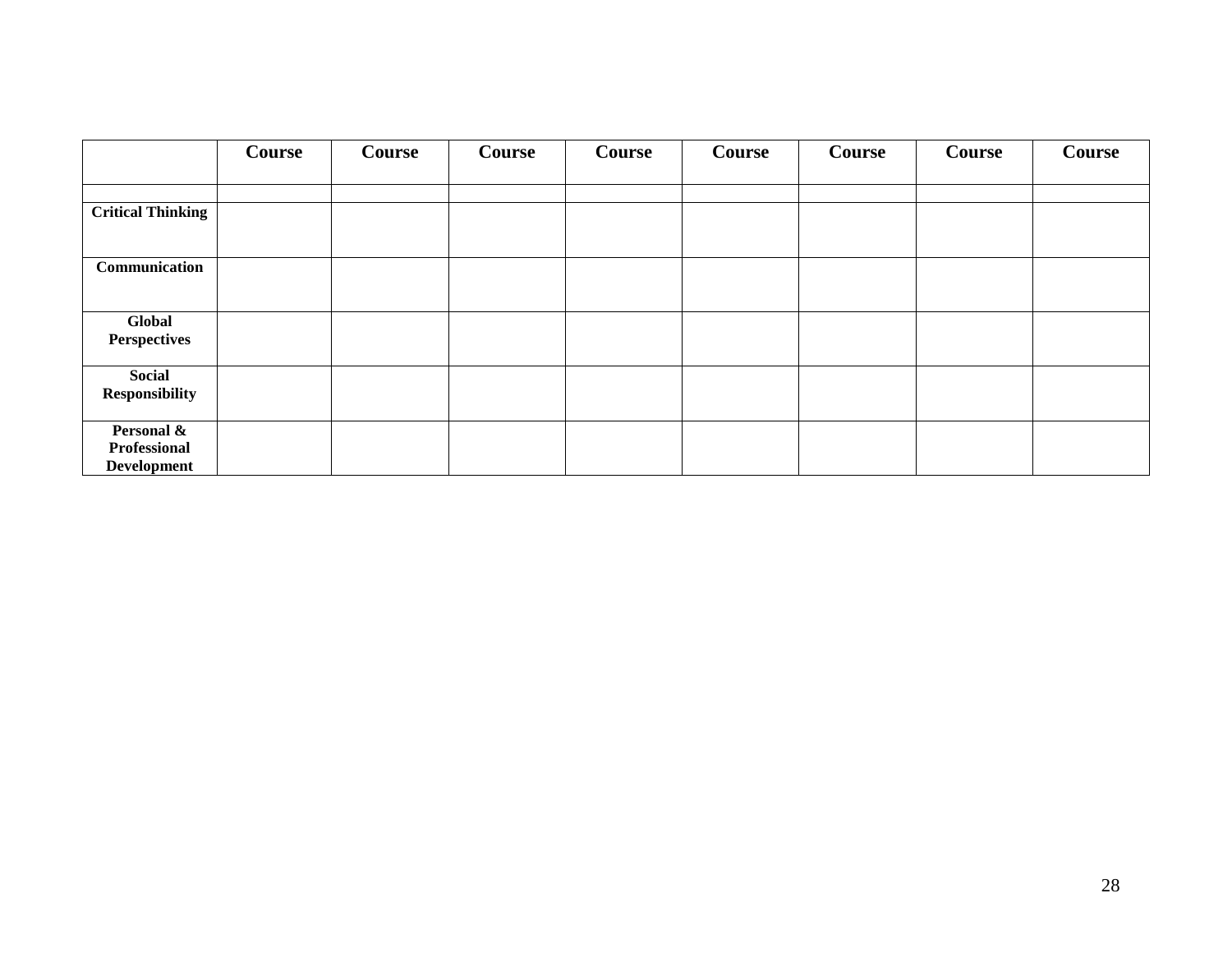d) Please comment on the **sequencing of** opportunities for students to develop and achieve to ISLO proficiency within the program as appropriate, as noted on Curriculum Map II.

See the comments under the Program SLO's section.

#### **Knowledge and Skills**

*The MCC graduate will use knowledge acquired at MCC as a foundation for continued study and/or practical application.* 

| <b>Strategies for Attainment</b> |                   |                              |
|----------------------------------|-------------------|------------------------------|
| Course                           | <b>Activities</b> | <b>Assessment Strategies</b> |
|                                  |                   |                              |
|                                  |                   |                              |
|                                  |                   |                              |
|                                  |                   |                              |
|                                  |                   |                              |
|                                  |                   |                              |
|                                  |                   |                              |

• Describe how this Institutional Student Learning Outcome is **assessed for proficiency** at the **program level**.

See section on Program SLO's – Knowledge and skills

• What does the program's data analysis reveal about student achievement of this ISLO within the program?

See section on Program SLO's.

• What curricular and/or instructional changes are planned within the program as a result of this data (if any)? Consider:

See section on program SLO's

#### **Communication**

*The MCC graduate will communicate, use information and employ technology effectively.*

| <b>Strategies for Attainment</b> |                   |                              |
|----------------------------------|-------------------|------------------------------|
| <b>Course</b>                    | <b>Activities</b> | <b>Assessment Strategies</b> |
|                                  |                   |                              |
|                                  |                   |                              |
|                                  |                   |                              |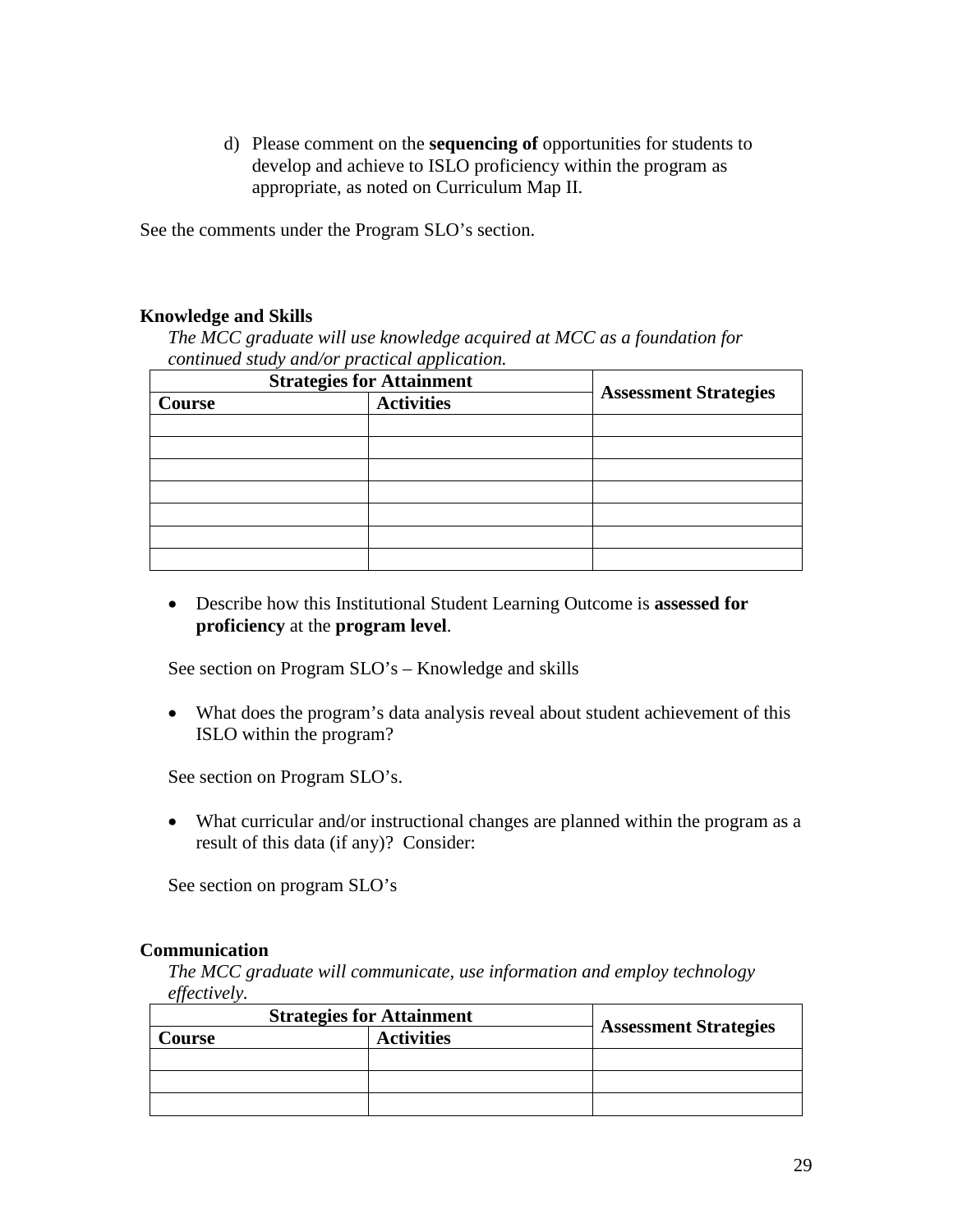See section for Program SLO's – Communication

• Describe how this Institutional Student Learning Outcome is **assessed for proficiency** at the **program level**.

See section for Program SLO's.

• What does the program's data analysis reveal about student achievement of this ISLO within the program?

See section for Program SLO's

• What curricular and/or instructional changes are planned within the program as a result of this data (if any)?

See section for Program SLO's

**Note:** The final reflection paper which is part of BUS214 Cooperative Experience can be used as an overall assessment for Program SLO's and Institutional SLO's. Students have to complete 12 credits before they take the Coop course. Changes:

- The paper should be structured so that it assesses whether the student can apply the theory he or she has learned during the MCC program.
- We should explore requiring students to complete the basic hospitality courses before they do the internship.
- Students should be given a perception survey after the Coop experience to assess how the work related to the MCC classes.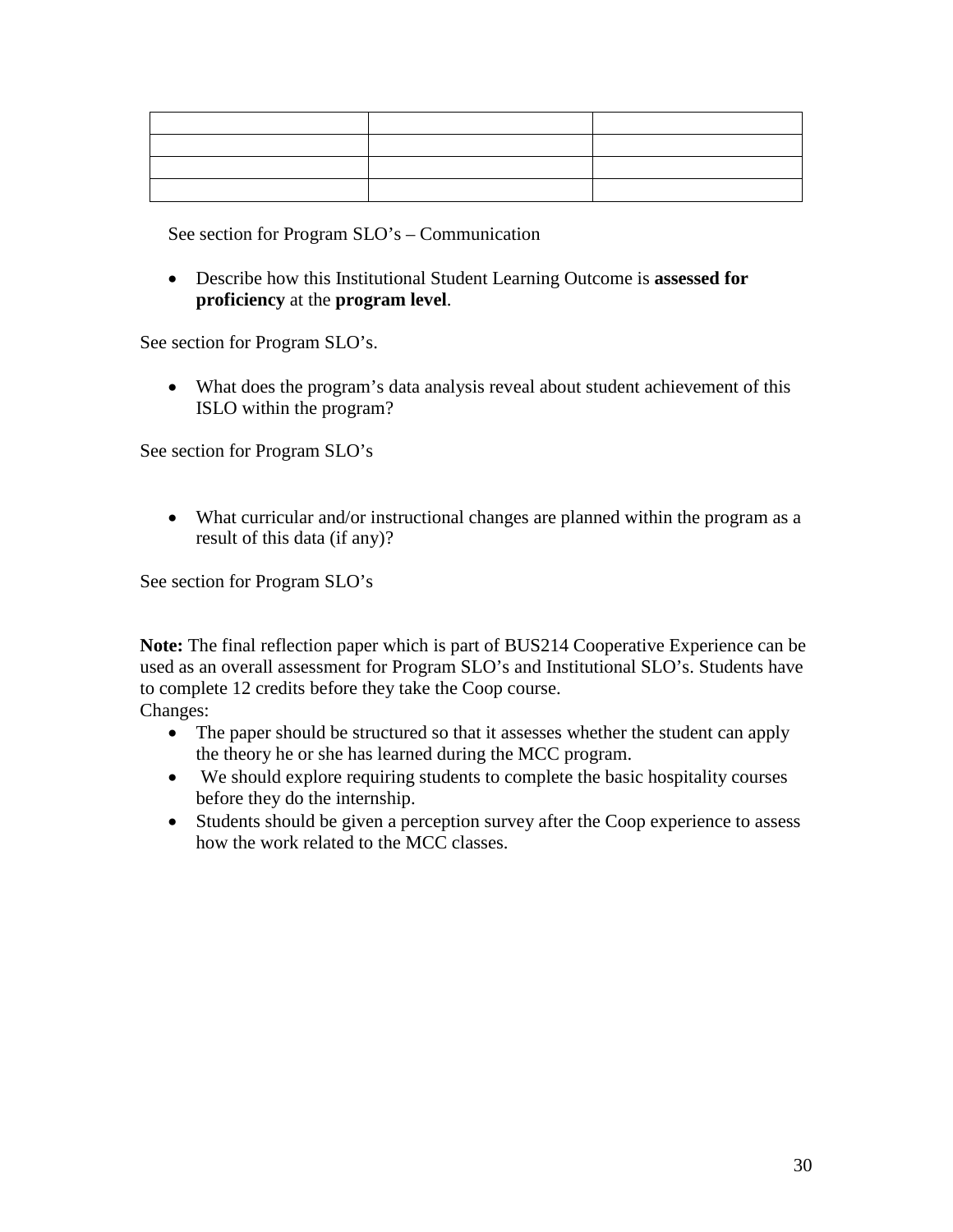# *Additional Curricular Opportunities:*

*9. Please describe any interdisciplinary courses which are provided as an integral part of this program.* 

There are no interdisciplinary courses offered at this time.

*10. Please comment on experiential/ work-based learning opportunities in the program (i.e., co-op, internships, service learning). Discuss how the content of the experience relates to course credit. How do you calculate the number of contact hours required in relationship to the credit awarded? What percent of students participate in each of these activities? Indicate any problem being faced in incorporating work-based learning.* 

# **Cooperative Field Experience**

All the hospitality and travel students are required to take BUS214 Cooperative Field Experience, which includes 135 hours of work experience in an approved work site. Professor Paula Gulbicki analyzed ten hospitality and travel students work experiences and had the following comments; See appendix G for analysis.

**Instructor summary:** The hospitality students need to multitask in any position they are placed in. On-the-job training gives them this experience. During their internships, their supervisors give them feedback about their ability to multitask.

Another quality that students in the hospitality program need is good business communications. Their supervisors and coworkers serve as good role models for their corporate culture.

Developing self confidence and professionalism is a direct result of the student's internship.

Overall, trying out the field during the coop experience can be the answer for many of the Students. Is the field for me? What part of the field is best for me? What type of company is best for me? Many of the students find the answers during their work experience.

**Recommendations:** A cooperative field experience is very important for the hospitality student. Given the quality and variety of the job sites and positions, I would say that MCC offers a great opportunity for these students. Students in this area of Massachusetts have the luxury of working at some of the top companies in the field. I wouldn't change the cooperative field experience requirement.

The faculty and staff involved in the job placements are doing a terrific job getting the students into a wide variety of positions and companies. The quality of these placements is remarkable.

In almost all of the placements, supervisors were very helpful in giving the students and the college feedback.

All together, I can't see any areas that need to be changed.

11. *Please comment on the uniformity and appropriateness of content in multi-section courses and subsequent courses now in place. Do all courses have the proper prerequisites? Is the flow and relationship of courses to one another satisfactory? Are there changes indicated, based upon program objectives and/or new needs identified through the assessment process?*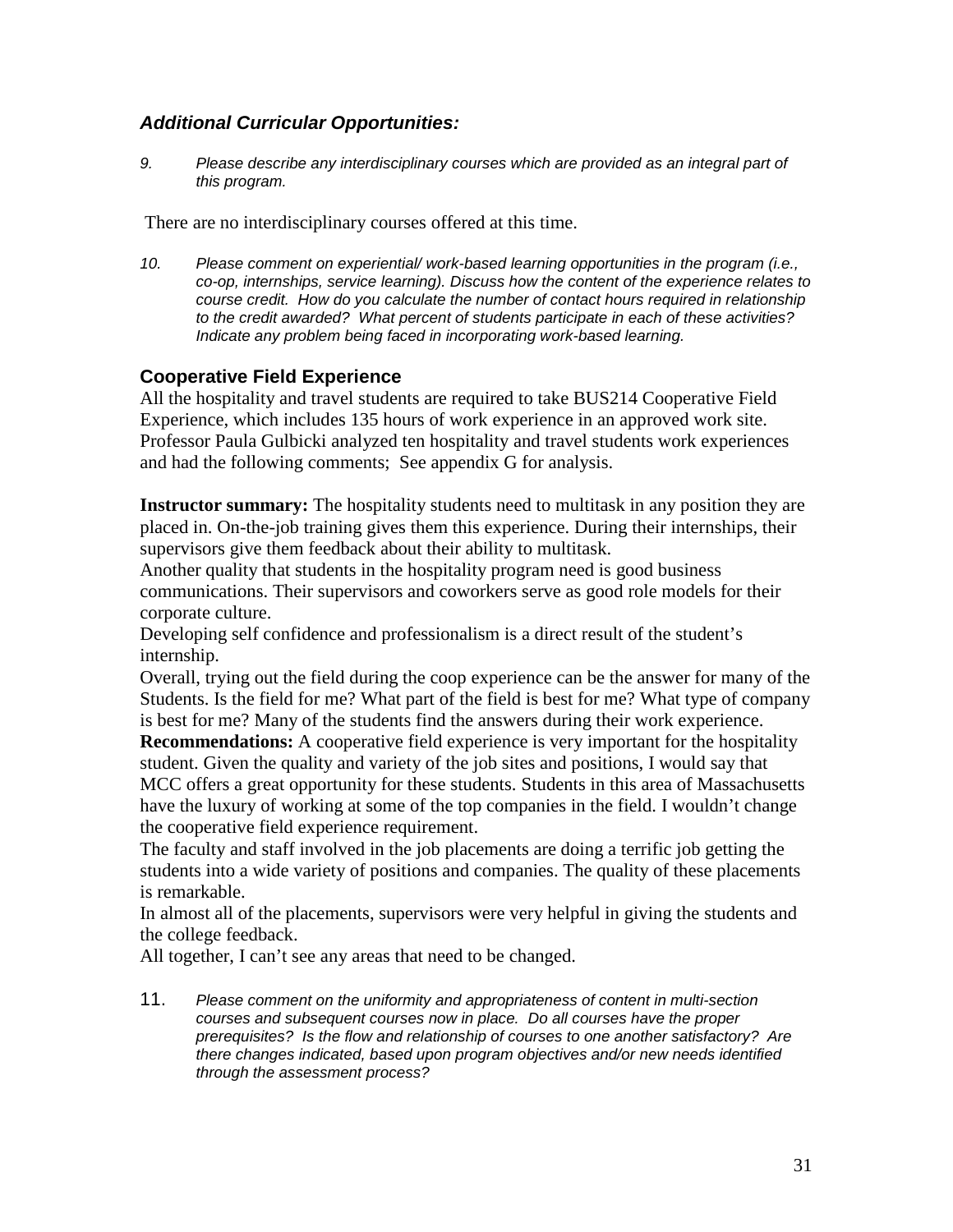Most of the specific career courses are taught once a year, the exceptions are BUS 150 Hospitality Management and BUS 151 Food and Beverage Management, which are offered each semester. Starting from Spring 2008, BUS192 Conference and Convention Planning will be offered as a face-to-face class and online.

At present the career courses do not have prerequisites. During the Section V curriculum analysis of the Knowledge PSLO, it was discovered that in most of the career courses the students only have the opportunity to be introduced and develop specific content and there is no opportunity to show proficiency.

In addition there is no course flow and students can take the career courses in any sequence.

It is recommended that we change the current programs to create two concentrations, see evaluation summary. This will create a flow of courses with the introductory course acting as a prerequisite for subsequent career courses. In addition there will be more opportunities for students to develop proficiency in specific industry knowledge.

*12. a. Please comment on the role of developmental courses in the program? Which ones are relied upon by significant numbers of students in the program? What conclusions are you able to draw about the impact of these courses on students' preparation levels?* 

At present there are no development courses in the program.

*b. Please comment on the role of developmental courses outside the program. Which courses in the program are relied upon by significant numbers of students, and which courses outside the program are relied upon by significant numbers of students? What conclusions are you able to draw about the impact of these courses on students' preparation levels?*

A fair number of students in the programs take Basic Writing and/or Fundamentals of Mathematics. It is important that they hone their skills in these subjects before completing further courses in the program, as hotel and travel careers require good written and oral communication and numeracy skills.

*c. In the event that there are admissions criteria for acceptance into the program, describe the rationale and process for establishing and reviewing the admission criteria. Do current criteria produce a pool of students who are adequately prepared to succeed in the program?*

There are no admissions criteria for acceptance into the program. Although during admissions events and informational interviews, the program coordinator tries to illicit how much understanding the prospective student has of hospitality and travel careers.

- *13. Describe the array of instructional methodologies in required or elective courses. (e.g. face to face, online, hybrid, self-paced, experiential, inquiry/problem-based, case studies, projects, etc.)*
- BUS150 Hospitality Management one third of the course is spent in the computer lab using a property management system. Case studies are used to introduce current industry data. Industry speakers and visits.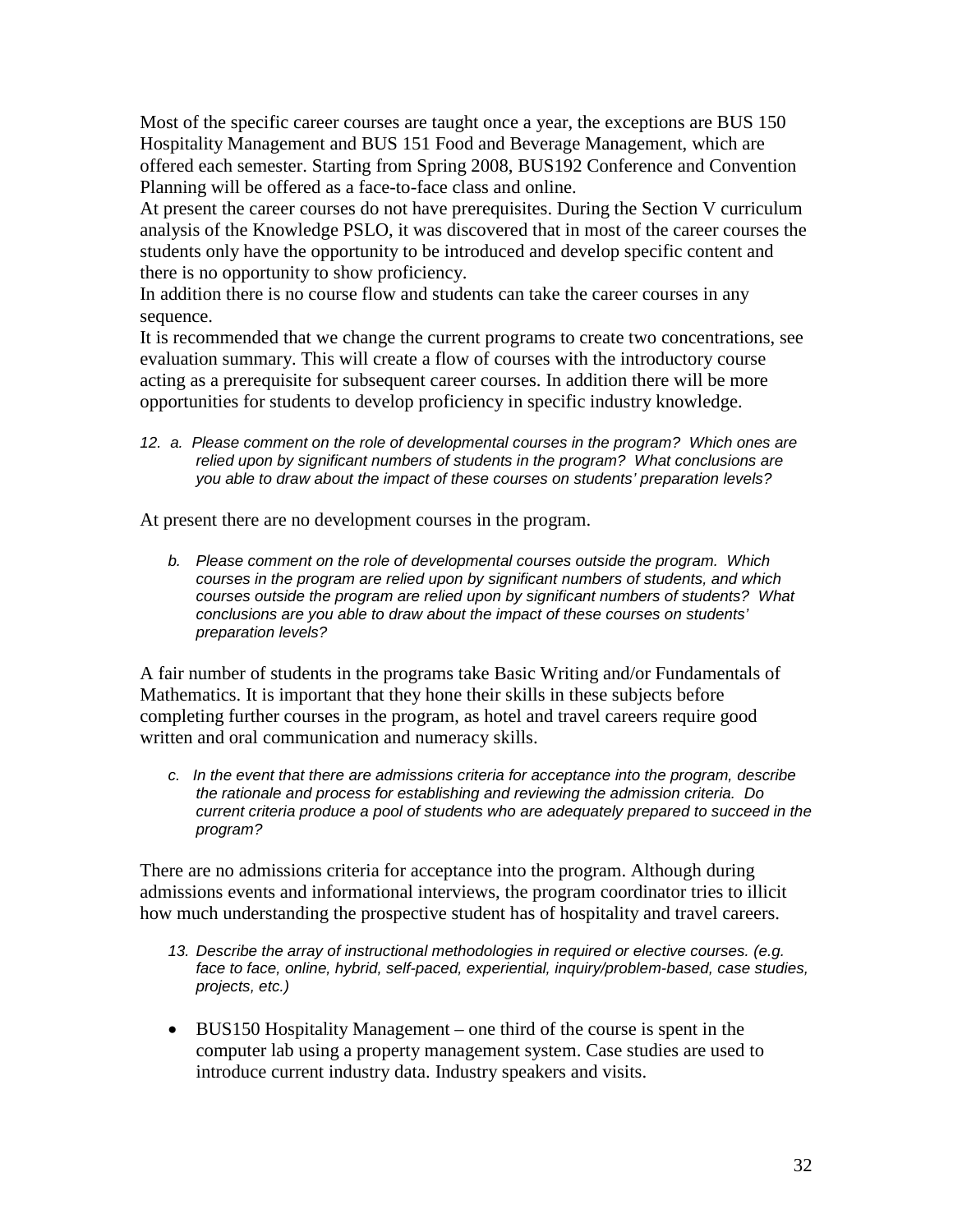- BUS 191 Travel Services Management one third of the course is spent in the computer lab using a travel reservations system and online travel sites.
- BUS 192 Conference and Convention Planning one course is taught online, both courses include a problem based group project. Role playing exercises.
- BUS 190 Tourism Geography Half of the course is taught in the computer lab to allow the students to research tourism sites.
- BUS 151 Food and Beverage Management problem based approach to food costing using industry standards.
- BUS 140 Sales principles one section is an online course where a group project requiring the development of a sales presentation is used.

In my experience using an array of instructional methodologies is essential to maximize reaching different students learning styles and to prepare the students for what they will encounter in these industries on graduation.

# **Section VI: Instructional Support**

14. *a. Please discuss the adequacy of the staffing level in the program to teach students enrolled in the program.*

The current staffing level is barely adequate as the program relies on one fulltime faculty member, (who is also the Program Coordinator and receives 2 release times for Coordinator duties) and one adjunct faculty member to teach the specific career courses. This leaves the program very vulnerable if either faculty member leaves. Also as the program is continuing to expand, especially if we add new career courses there will be a need for more faculty members to teach the career specific courses.

*b. Please discuss the adequacy of the staffing level in the program to advise students enrolled in the program.*

The present practice of the Program Coordinator advising all the students in the hospitality, travel and culinary programs has resulted in improved retention of students. As the program grows however the numbers of advisees will be too great for the coordinator to handle, so alternative strategies must be considered.

15. *What specific support services and activities (i.e., tutoring, media, library, disabled student support, computer labs, service learning) does this program require? Please comment on the availability and adequacy of these services. Be specific about any current deficiencies or projected needs.*

MCC IT staff members have been very helpful when software and upgrades for the programs need to be installed.

One significant issue in this area is the assigned computer labs do not have sufficient terminals to allow all students in the class to have their own and students frequently have to share. The only way this can be resolved is to reduce the number of students allowed in the class, as most MCC computer labs have a maximum of 24 computers.

16. *How adequate and appropriate are program facilities and equipment? Please be specific about current deficiencies or projected needs.*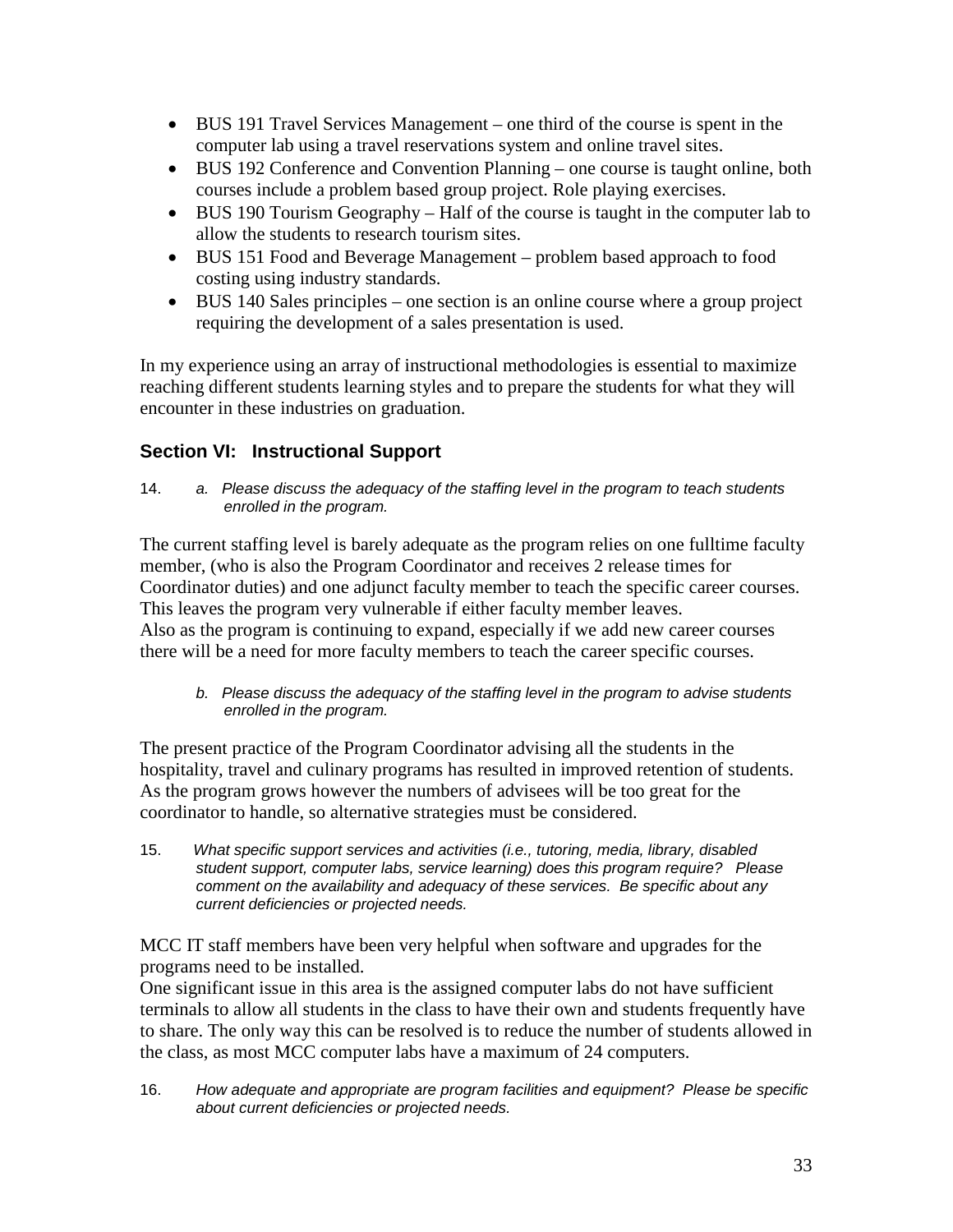At present there is no dedicated classroom for the program. This would be advantageous as teaching materials such as manuals, brochures, maps etc have to be carried around. A dedicated room would allow the faculty to store these materials in one place. Currently the acquisition of software and upgrades to software is done using Perkins funding. This approach has been successful up to now but we should consider having a budget for these items in the future, especially as the programs expand. Other teaching materials are acquired by the Coordinator attending tradeshows or from advisory board members. This is important as the students need to be kept current with all the company and destination changes in the industries.

#### *17. Please describe any professional development needs of program faculty or staff.*

In the past the Coordinator has acquired funds to attend industry conferences (CHRIE, The Travel Institute, ISTTE) through professional development or Perkins grants. Attending conferences is essential for keeping the curriculum current, especially as the programs have very limited numbers of faculty. This approach has been successful up to now but we should consider having a budget for these items in the future, especially as the programs expand.

*18. Describe the sources of program funding. Are the funds adequate to support the program? Is the current use of funds effective to realize program goals? Does the program leadership have input into the program budget?*

At present there are no dedicated sources of funding for the programs. As mentioned above the Coordinator has acquired funds through professional development, Perkins funding and some monies through the Business, Engineering and Technology division budget. As the program expands we consider the programs should have a dedicated budget to cover equipment, professional development and program needs.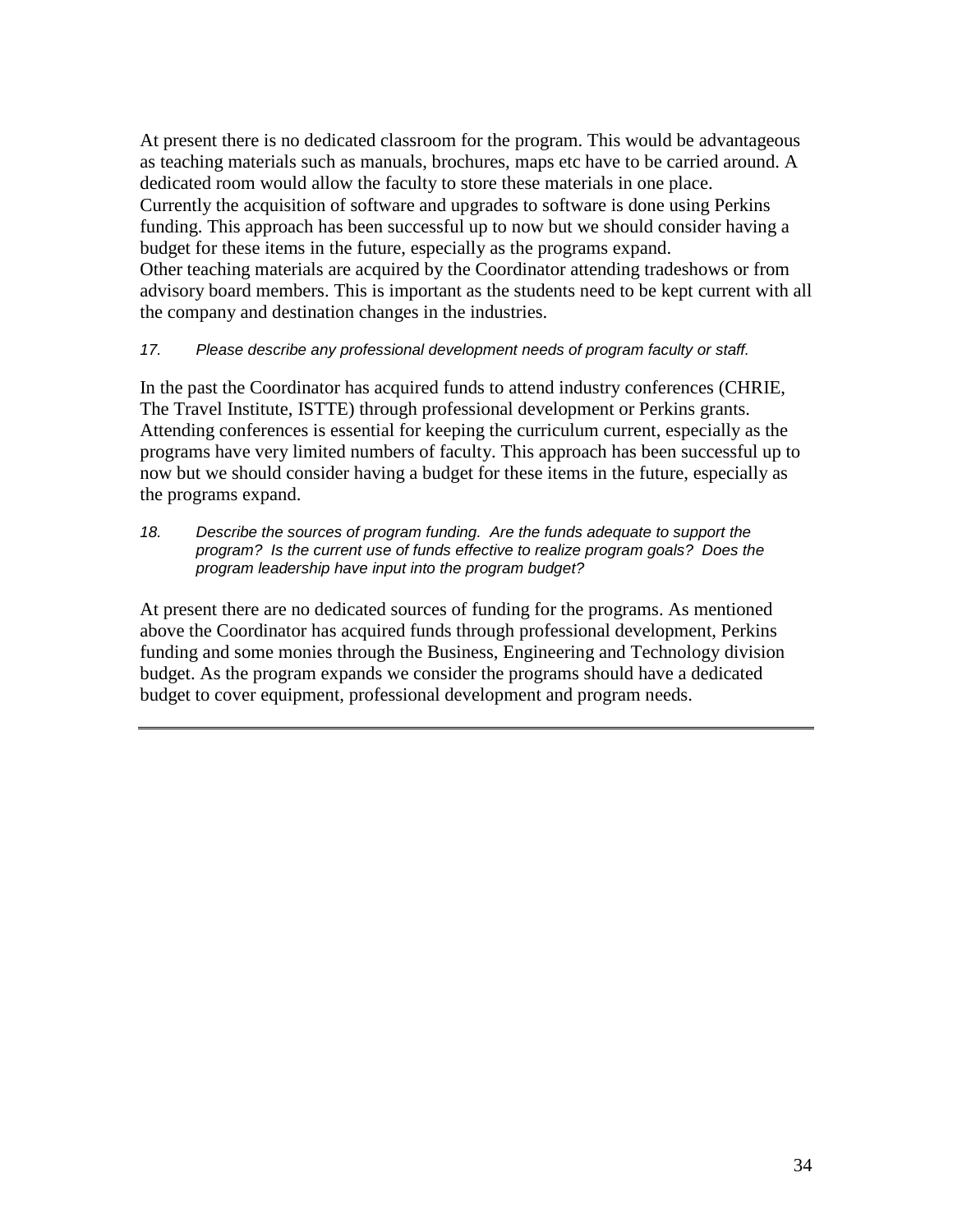# **Section VII: Program Evaluation Summary**

# **A. Program Strengths**

- Increase in hospitality program enrollments. Section III 3a.
- Advising model resulting in improved retention of students. Section III 3a.
- Strong association with admissions department to actively recruit for programs. Section IV 4d.
- Strength of cooperative experience in preparing students for entry into the industries. Section V 10
- Strong association with MCC Career services to facilitate coop placement and job search on graduation.
- Active advisory board members representing the lodging, food service and travel industries who contribute by making curriculum recommendations, providing internship sites and job opportunities for graduating students. Section IV 6a
- Many opportunities provided for students to attend local hotel and travel industry events such as Pacific Asia Travel Association, Massachusetts Lodging Association Educational Foundation's Manager-for-a-Day Program and HSMAI student forums. Section IV 6c.
- Students enrolling in the programs now view the MCC programs as a path to transfer to a 4 year hospitality program.

# **B. Program Needs for Improvement, Proposed Plans for Improvements, Budgetary Implications, Timelines**

| <b>Program Needs</b><br>(Reference the<br>question in the<br>program review where<br>this need is explained.) | <b>Proposed Plans for Improvement</b><br>(Bulleted list of suggestions.)                                                                                       | <b>Financial</b><br>Needs to<br>Make<br>Improvem<br>ents | <b>Proposed</b><br><b>Timelines</b><br>for<br>Implementa<br>tion |
|---------------------------------------------------------------------------------------------------------------|----------------------------------------------------------------------------------------------------------------------------------------------------------------|----------------------------------------------------------|------------------------------------------------------------------|
| Increase enrollment<br>in the hotel and<br>travel programs.<br>Section III 3a                                 | Increase visits by school<br>$\bullet$<br>groups from regional technical<br>schools with hospitality<br>programs<br>Increase special panel events<br>$\bullet$ |                                                          | 2008<br>2008                                                     |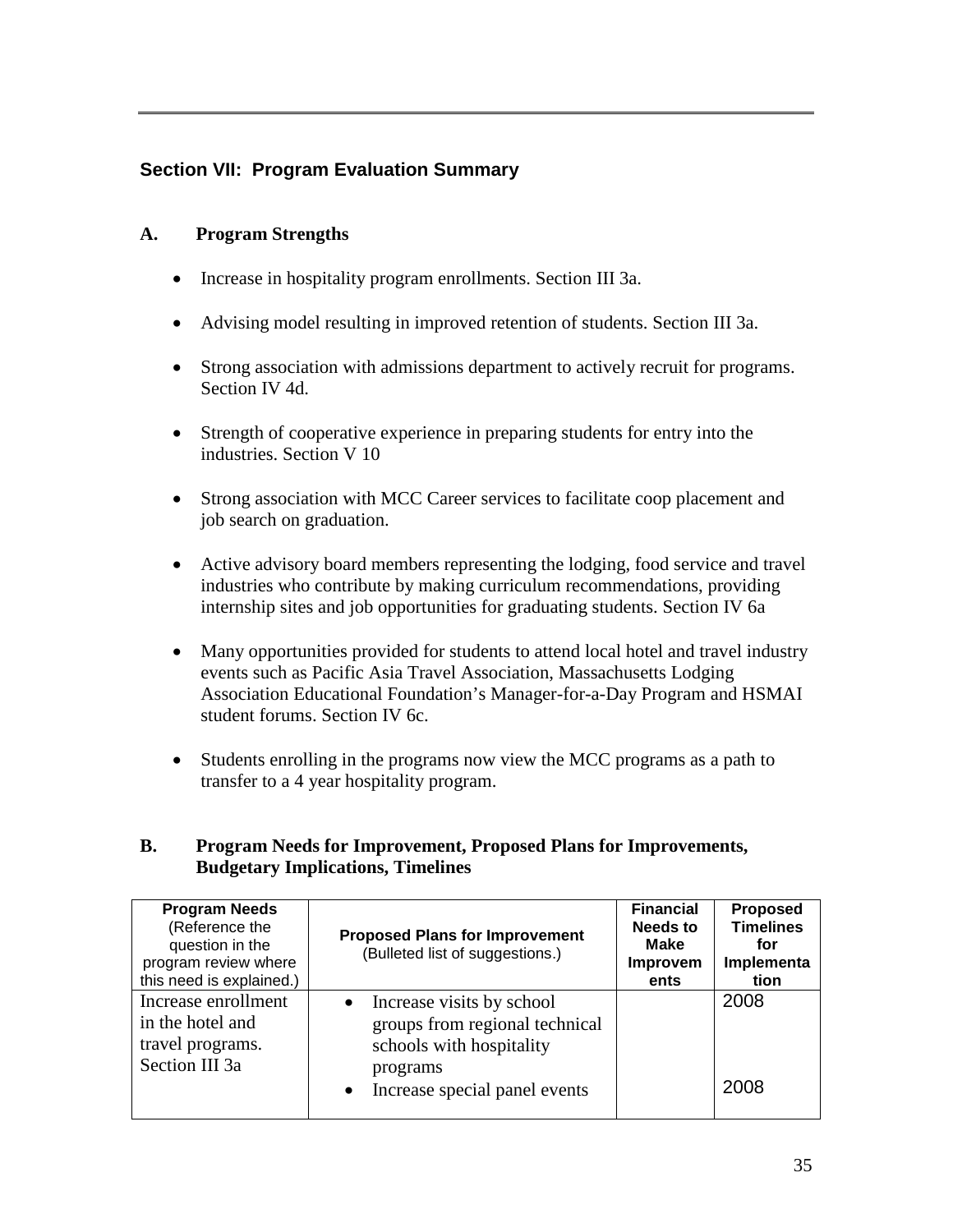|                                                                                                                                      | with industry professionals and<br>invite local high schools<br>Increase visits to local high<br>schools to give information on<br>MCC hotel programs<br>Increase association with<br>Career Place to recruit<br>dislocated workers to programs<br>Improve internal marketing of<br>programs at MCC by running<br>information session for general<br>advisors. |                                          | 2008<br>2008<br>Spring<br>2008                       |
|--------------------------------------------------------------------------------------------------------------------------------------|----------------------------------------------------------------------------------------------------------------------------------------------------------------------------------------------------------------------------------------------------------------------------------------------------------------------------------------------------------------|------------------------------------------|------------------------------------------------------|
| Improve recruitment<br>via MCC website.<br>Section III 3c<br>student surveys                                                         | Discuss with publications<br>$\bullet$<br>having a dedicated section on<br>the website for the hospitality<br>programs that students can<br>easily access.                                                                                                                                                                                                     |                                          | Spring<br>2008                                       |
| Improve hospitality<br>student progress and<br>reduce number of<br>academic dismissed<br>and probationary<br>students                | Institute an early intervention<br>$\bullet$<br>program for at risk students by<br>identifying students as soon as<br>possible and offering academic<br>counseling.                                                                                                                                                                                            |                                          | 2008                                                 |
| Improve<br>transferability of<br>associate degree<br>concentrations<br>Section III 3c from<br>student surveys                        | Set up articulation agreements<br>with Johnson & Wales<br>University, Southern New<br>Hampshire University, UMass<br>Amherst (Isenberg School),<br>Newbury College and Lasell<br>College, Salem State College                                                                                                                                                  |                                          | 2008                                                 |
| Increase access to<br>program by offering<br>more classes in<br>Bedford and online<br>courses. Section III<br>3a origin of students. | Schedule BUS151 Food and<br>$\bullet$<br>Beverage Management in<br>Bedford.<br>Offer BUS192 Conference and<br>Convention planning on line<br>Continue association with<br>$\bullet$<br>Mass colleges on line so that<br>students have access to career<br>hospitality courses online.<br>Offer BUS150 Hospitality<br>$\bullet$<br>Management online            | Stipend<br>for online<br>course<br>prep. | <b>Fall 2008</b><br>Spring<br>2008<br>Spring<br>2009 |
| Develop two<br>concentrations for                                                                                                    | Outline of two concentrations,<br>$\bullet$<br>see chart below                                                                                                                                                                                                                                                                                                 | Course<br>developm                       |                                                      |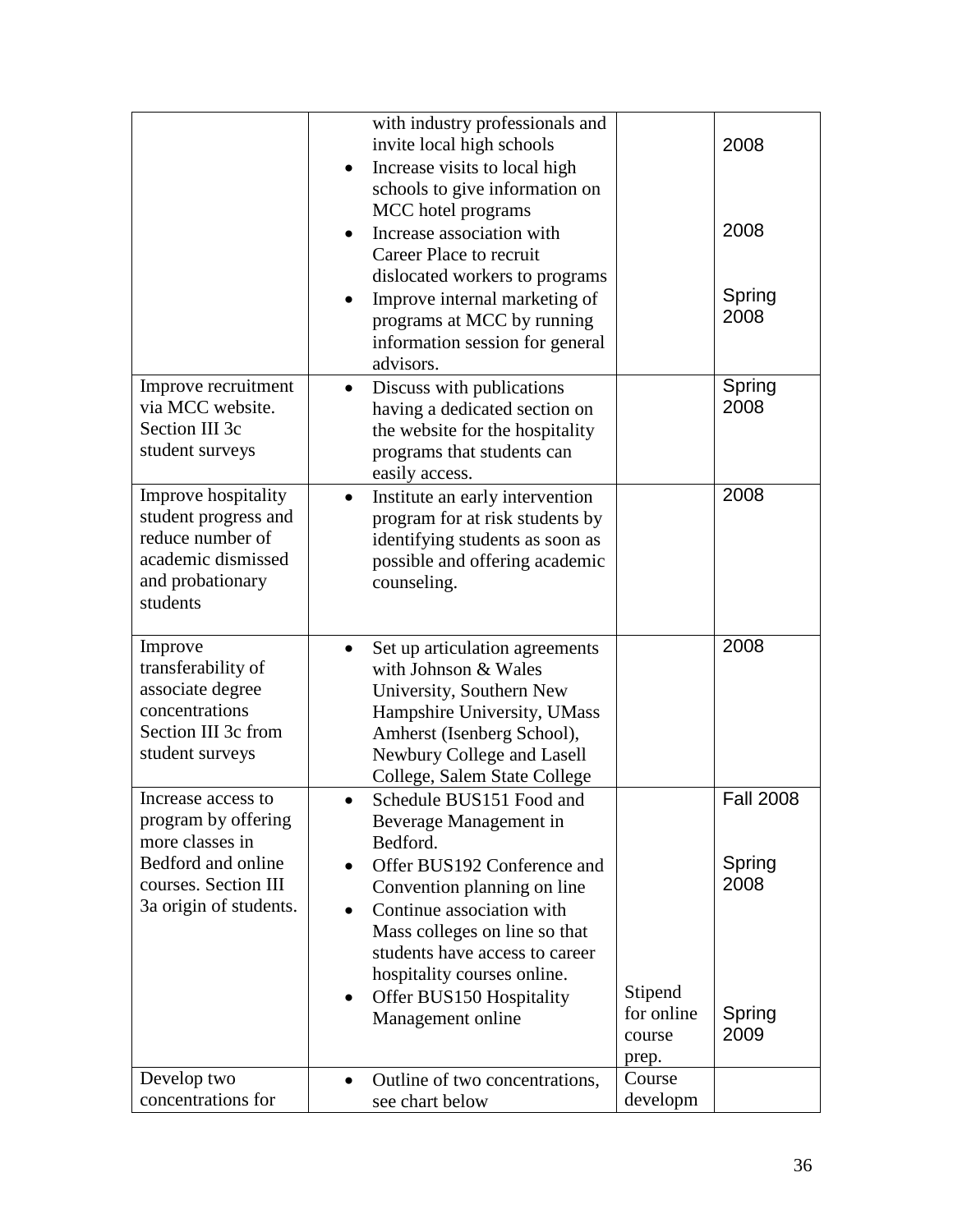| the Associate degree<br>in Hospitality<br>Management.<br>Section V 7d, PSLO<br>Section IV 6<br>Industry data<br>Section III 3c<br>Student surveys and<br>employer surveys. | Develop Hotel Sales and<br>$\bullet$<br>Marketing course<br>Develop Introduction to<br>$\bullet$<br>hospitality and travel course<br>Develop Tour management /<br><b>CVB</b> course                                                                                                                                     | ent<br>stipends  | <b>Fall 2008</b><br>Spring<br>2009<br><b>Fall 2009</b>                 |
|----------------------------------------------------------------------------------------------------------------------------------------------------------------------------|-------------------------------------------------------------------------------------------------------------------------------------------------------------------------------------------------------------------------------------------------------------------------------------------------------------------------|------------------|------------------------------------------------------------------------|
| Strengthen faculty<br>for the programs                                                                                                                                     | Recruit new adjunct to teach<br>$\bullet$<br>Food and beverage<br>management courses<br>Recruit new adjunct to teach<br>$\bullet$<br>meeting planning course<br>Recruit new adjunct to teach<br>$\bullet$<br>hotel courses<br>Recruit new adjunct to teach<br>tour management course                                    |                  | Spring<br>2008<br>Spring<br>2009<br><b>Fall 2009</b><br>Spring<br>2010 |
| Strengthen<br>cooperative<br>experience for<br>students.<br>Section III 3c<br>employer surveys                                                                             | Review implications of<br>$\bullet$<br>increasing hours requirement<br>to 200 hours<br>Introduce more structure to<br>$\bullet$<br>ensure students get exposure to<br>different hotel departments<br>Require completion of<br>$\bullet$<br>BUS150, BUS191 or BUS192<br>as a prerequisite for BUS214<br>Coop experience. |                  | 2008<br><b>Fall 2008</b>                                               |
| Create budget line<br>item for purchase of<br>software or upgrades<br>annually                                                                                             | Software for hotel program<br>٠<br>Software for travel program                                                                                                                                                                                                                                                          | \$1000<br>\$1000 | 2009                                                                   |
| Strengthen financial<br>aspects in the<br>program curriculum<br><b>Section V Student</b><br>perception survey<br>and knowledge<br><b>PSLO</b>                              | In BUS150 include more<br>$\bullet$<br>examples and practice of<br>analyzing financial reports and<br>hotel performance ratios<br>In BUS192 include costing<br>$\bullet$<br>preparation of event in meeting<br>plan group project                                                                                       |                  | Spring<br>2008<br>Spring<br>2008                                       |